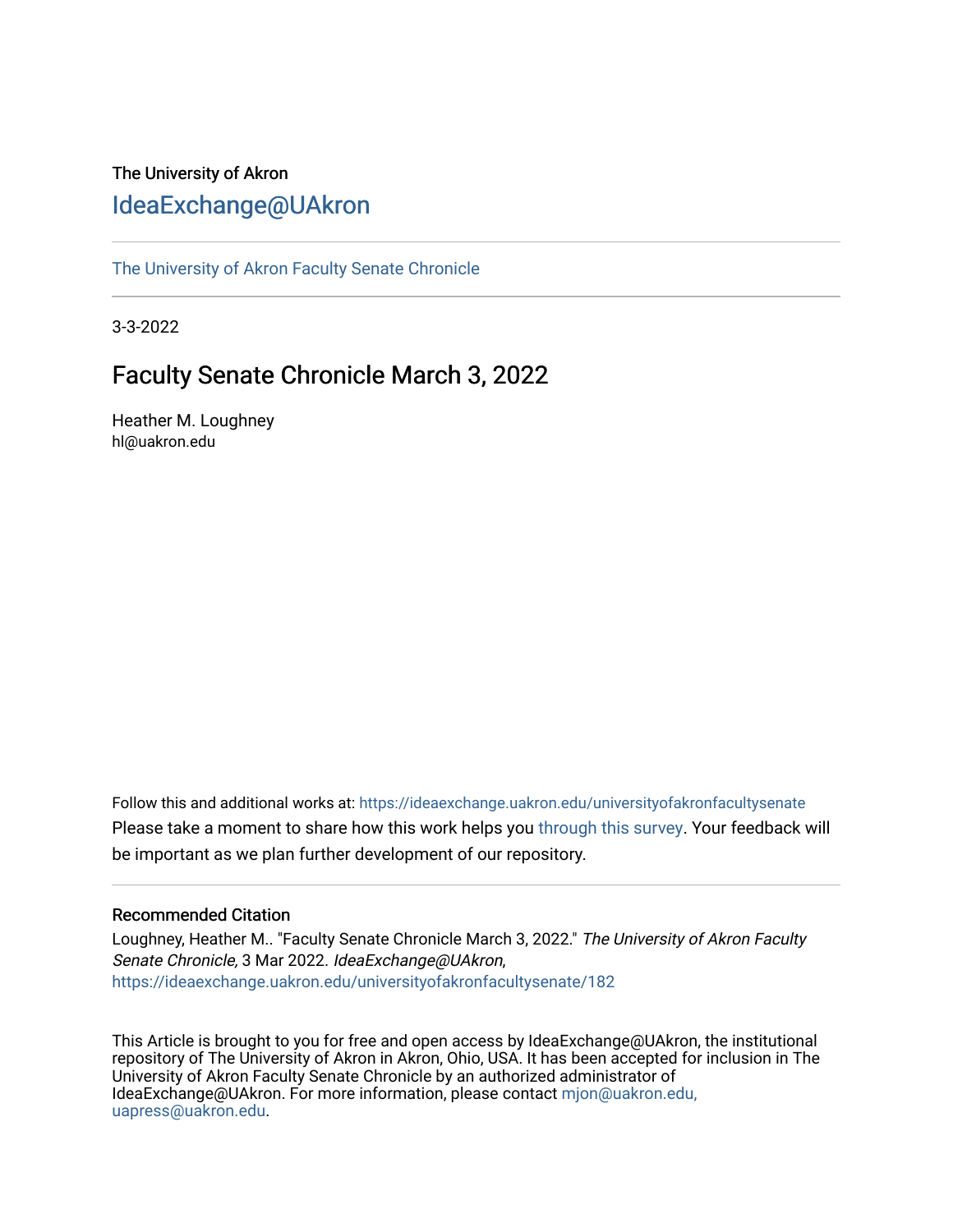# the university of akron **Thronicle**

a report to the faculty of the university of akron

March 3, 2022

45 pages

# SENATE ACTIONS

- 1. Approved a resolution from the Academic Policies Committee that modifies University Rule 3359-60-02 to include a test optional policy for admission the university. (Appendix A)
- 2. Approved a resolution from the Academic Policies Committee that modifies University Rule 3350-20-05.3 to include a textbook autoadoption policy. (Appendix A)
- 3. Approved the 244304BS: Cyber Forensics program proposal brought by the Curriculum Review Committee. (Appendix C)
- 4. Approved a motion brought by Senator Saliga that all programs with specialized, external accreditation be removed from the program review cycle. (Appendix E)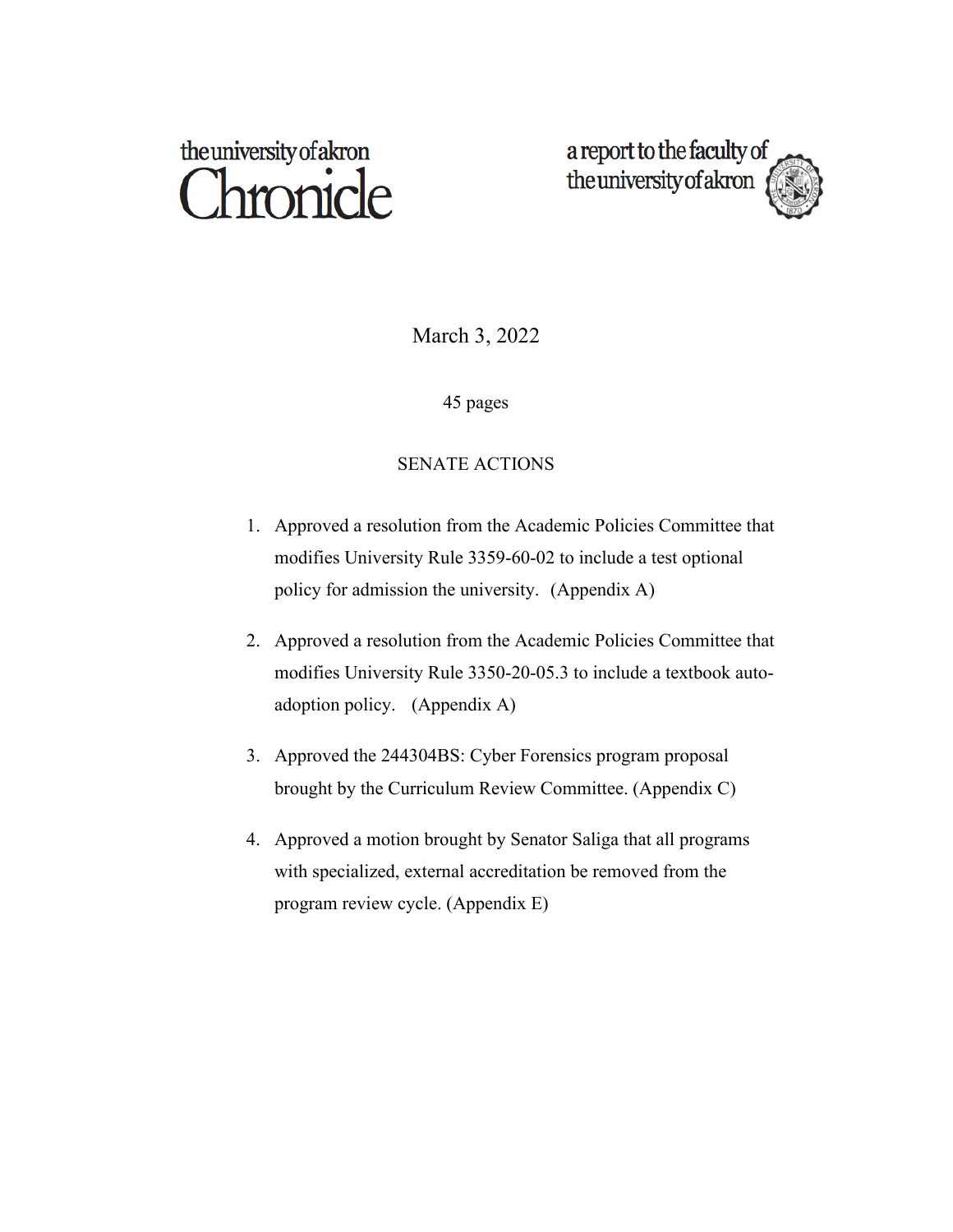# Table of Contents

|--|--|

Appendices to Minutes of the Faculty Senate meeting held on March 3, 2022

| B. Computing and Communication Committee report31    |  |
|------------------------------------------------------|--|
|                                                      |  |
|                                                      |  |
| E. Resolution to remove programs from review cycle45 |  |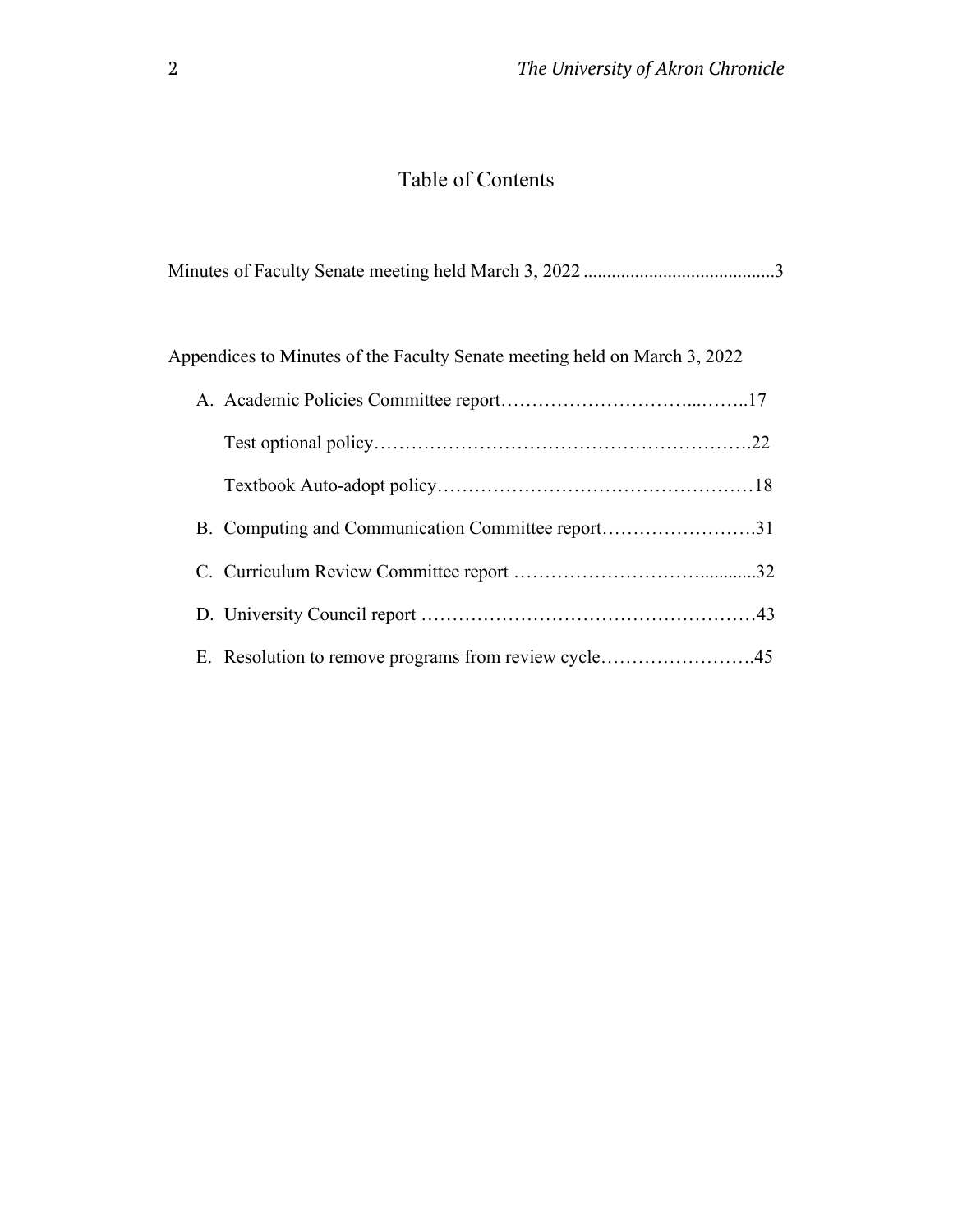# MINUTES OF THE FACULTY SENATE MEETING OF

# March 3, 2022

The meeting of the Faculty Senate took place Thursday, March 3, 2022 in Teams. Senate Chair Kathryn Budd called the meeting to order at 3:03 pm.

Of the current roster of 43 senators, 31 attended the meeting. Senators Bisconti, Evans and Nicholas were absent with notice. Senators Buldum, Elbuluk, Levin, Mudrey-Camino, Palmer, Sahl, Stoynoff, Tsige and Yi were absent without notice.

#### *I. Adoption of Agenda*

Chair Budd announced one change to the agenda. In the absence of Senator Bisconti, Senator Hartsock will read the AAUP report. Hearing no other changes, the agenda was adopted as amended.

#### *II. Adoption of minutes of February 10, 2022 meeting*

Chair Budd called for corrections to the minutes; none were offered. The minutes were adopted.

#### *III. Remarks of the Chair*

Welcome to the March meeting of faculty senate. I'd like to remind everyone that this is the legislative body of the faculty at the University level. Our meetings are formal and are conducted according to Robert's Rules of Order. Senators who wish to be recognized should type "request" into the chat window and wait for me to recognize you. If I mispronounce your name, let me know the correct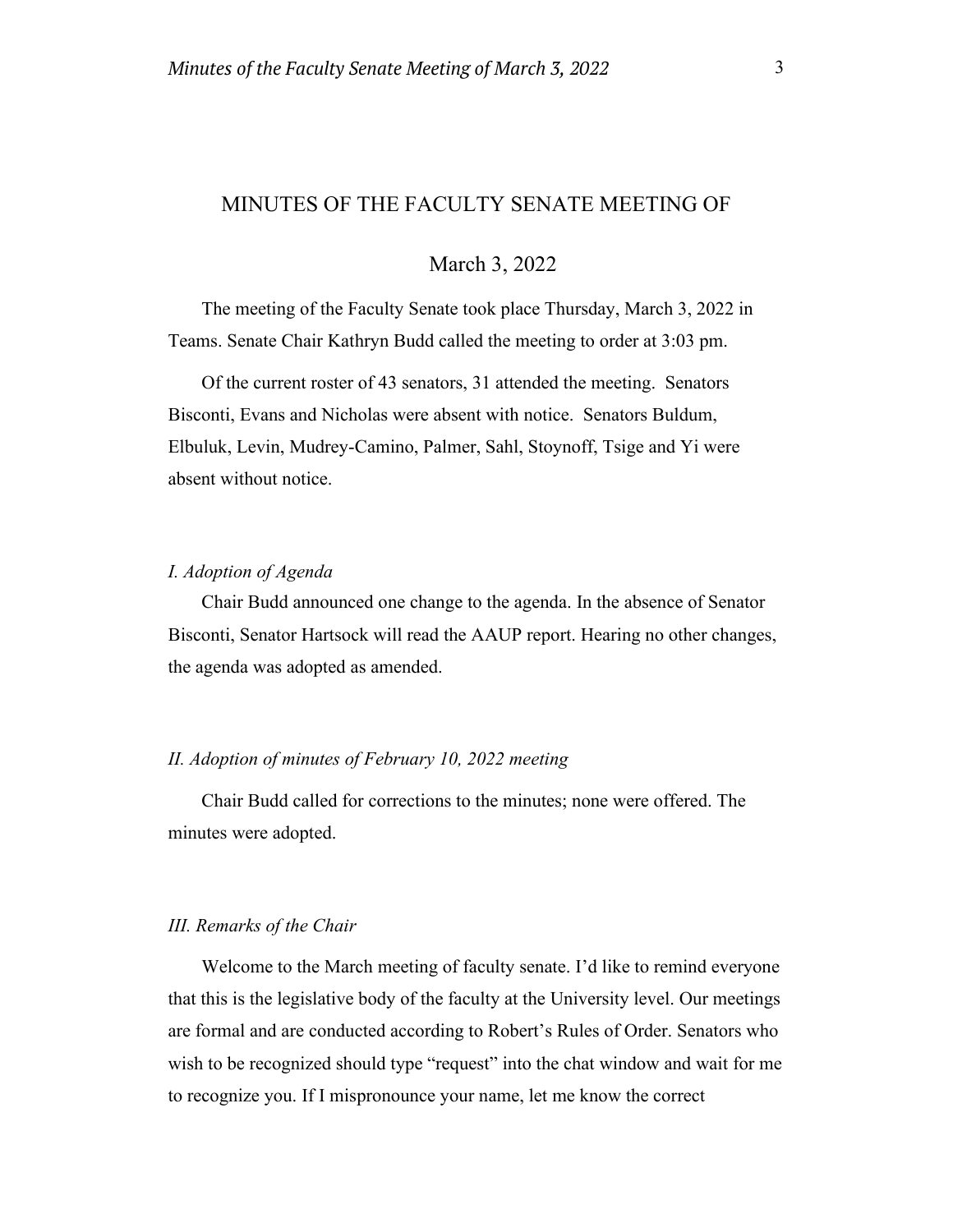pronunciation so I can do better next time. To preserve bandwidth for all, turn off your mics and cameras until you are called on to speak.  

As mentioned previously, please be aware that both senate meetings and minutes are part of the public record, and members of the media are in attendance. Thank you to those who attended the informal meeting with the President and Provost in February. You should have received the invitation for our March meeting, which is on Tuesday, March 15 at 4pm via Teams. The meeting is optional, but I urge you to attend if you can.  

I would like to welcome Trina M. Carter of the University of Akron Board of Trustees. 

Today you will vote on two proposals from the Academic Policy Committee. The first is a proposal for a textbook auto-adopt policy. By state law, each state institution of higher education must consider an auto-adopt policy for textbooks and communicate with their respective Boards of Trustees about their decision. The impetus for adopting such a policy is to enable students to see all of the costs associated with their classes at the time they register, giving them time to research the most cost-effective options for textbooks. It also makes it easier for the Bookstore to maintain inventories. The proposal brought forward by the APC allows faculty the flexibility to opt in to the policy if their textbooks are likely to remain the same, or to opt out, if their textbooks are updated frequently. According to our colleagues at Wright State University, a similar program has led to students saving an estimated \$100 each per semester and so I hope you will consider the proposal carefully.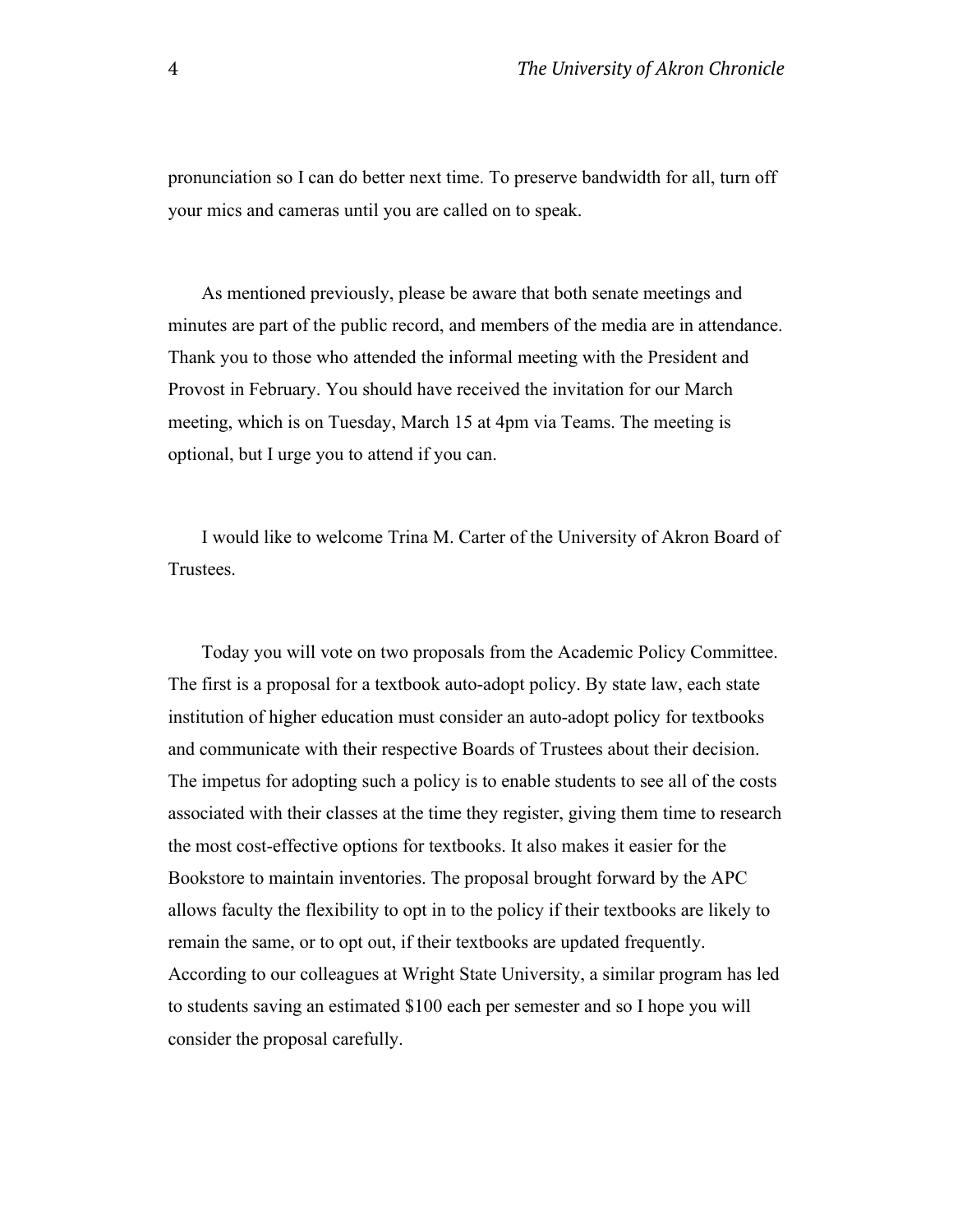The second proposal is to take away the requirement for ACT & SAT scores for admission to the University. This may seem like a lowering of standards. However, there are a number of reasons for going test optional. The most significant is that making these test scores a major criteria for entrance can disadvantage those students who may not have access to preparatory courses, or be able to afford the cost of retesting to raise their scores. Additionally, the pandemic and remote schooling have negatively affected many students' ability to perform as well as they otherwise would, if they're able to access a test at all. We are not an outlier in this move, several states now require that their institutes of higher education make testing optional. Adopting a more holistic review of the student's performance across all areas of their secondary level coursework has been found to be a good predictor of their success in higher education. It is hoped that students who wouldn't have even applied to UA because of low SAT or ACT scores will now apply and be evaluated more fairly. I look forward to a good discussion about this.  

This week, the University relaxed its mandate for masks to be worn indoors in many campus buildings. This is a significant change, and it brings mixed emotions. I've enjoyed being able to see my students' faces - some for the first time - but I'm also aware that for many, masks are still a necessity. We are transitioning to the new normal but let's not assume our students and colleagues are now completely fine - the pandemic's effects will linger for a while. I had an excellent conversation with Senator Kasunic, President of the Undergraduate Student Government, a few weeks back who reminded me that students are still dealing with the effects of the pandemic. Faculty, please continue to be patient with your students. If you can, structure your syllabi so that there is some time between deadlines and exams, and make sure your students know that taking care of mental health can be considered an extenuating circumstance in cases of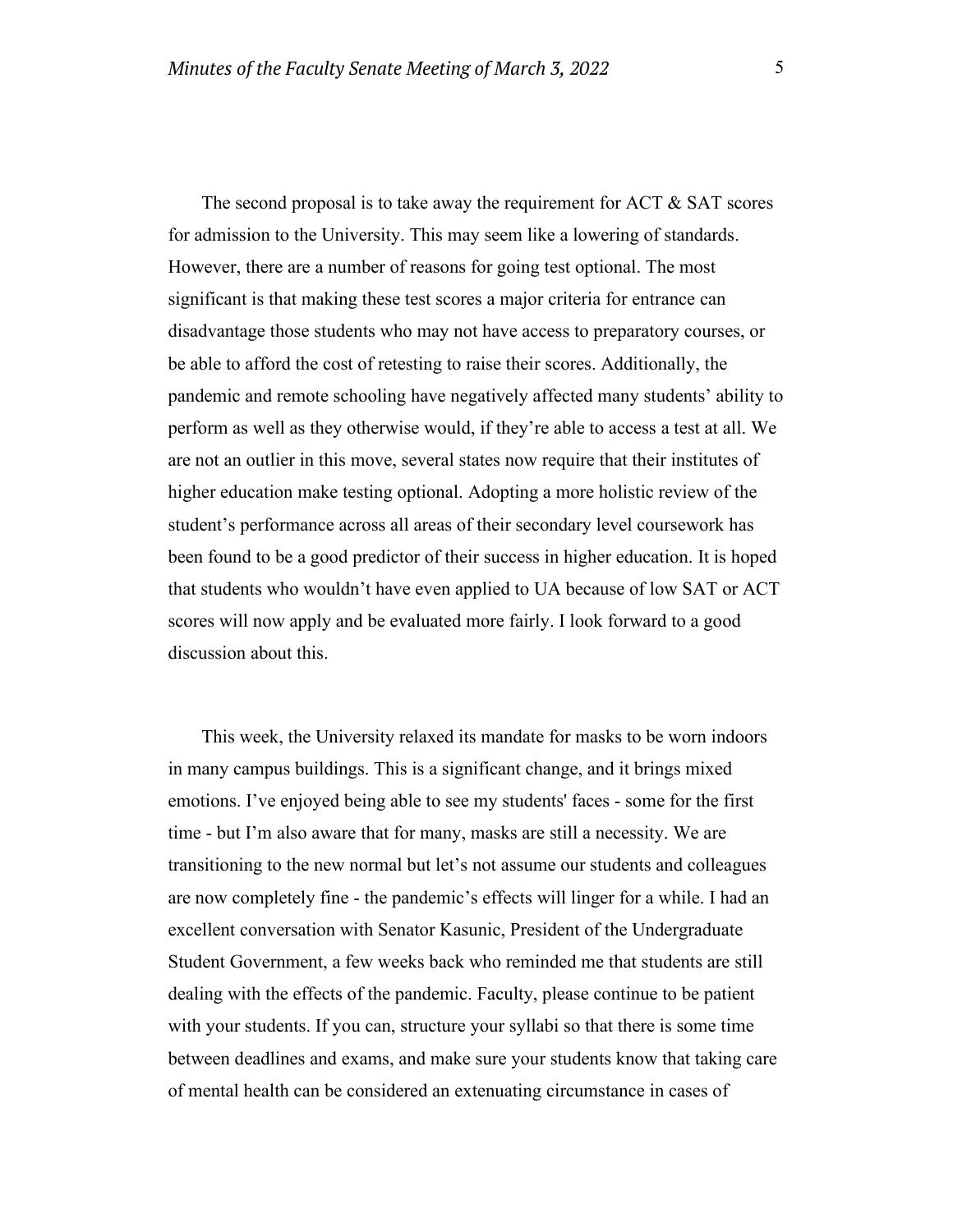absences. Your compassion makes the difference for those who are over-stressed and struggling. Faculty are often the ones to notice the first signs of a student in difficulty and UA has excellent resources to help. If a student begins to miss classes and deadlines and doesn't respond to your emails, early intervention in the form of a Help-a-Zip referral can get them professional counseling and the support they need to get them back on track. There is a handy link to the referral form at the end of every Digest. Thank you for everything you are doing to support our students.

One of the ongoing goals for the FSEC is to find ways to make senate processes as efficient as possible. So when Senator Saliga suggested that programs with specialized external accreditation may not require internal program review, we investigated. Our internal program review process under Marnie Saunders' leadership is a vital resource for programs without accreditation but going through an internal program review and the specialized accreditation process seems unnecessary. With that in mind, the FSEC consulted with OAA, and has received confirmation that external accreditation can serve in place of a program review. Therefore, we will ask you to consider this question during the new business portion of our meeting. Please remember that many departments have both accredited and unaccredited programs; unaccredited programs will still be required to go through our internal program review.

Finally, the FSEC has discussed the question of when to return to face-to-face senate meetings. We've decided to continue to meet via Teams for the remainder of this semester but hope to be back in person in the fall. We will monitor the situation over the summer and will keep you posted. 

This concludes the remarks of the chair.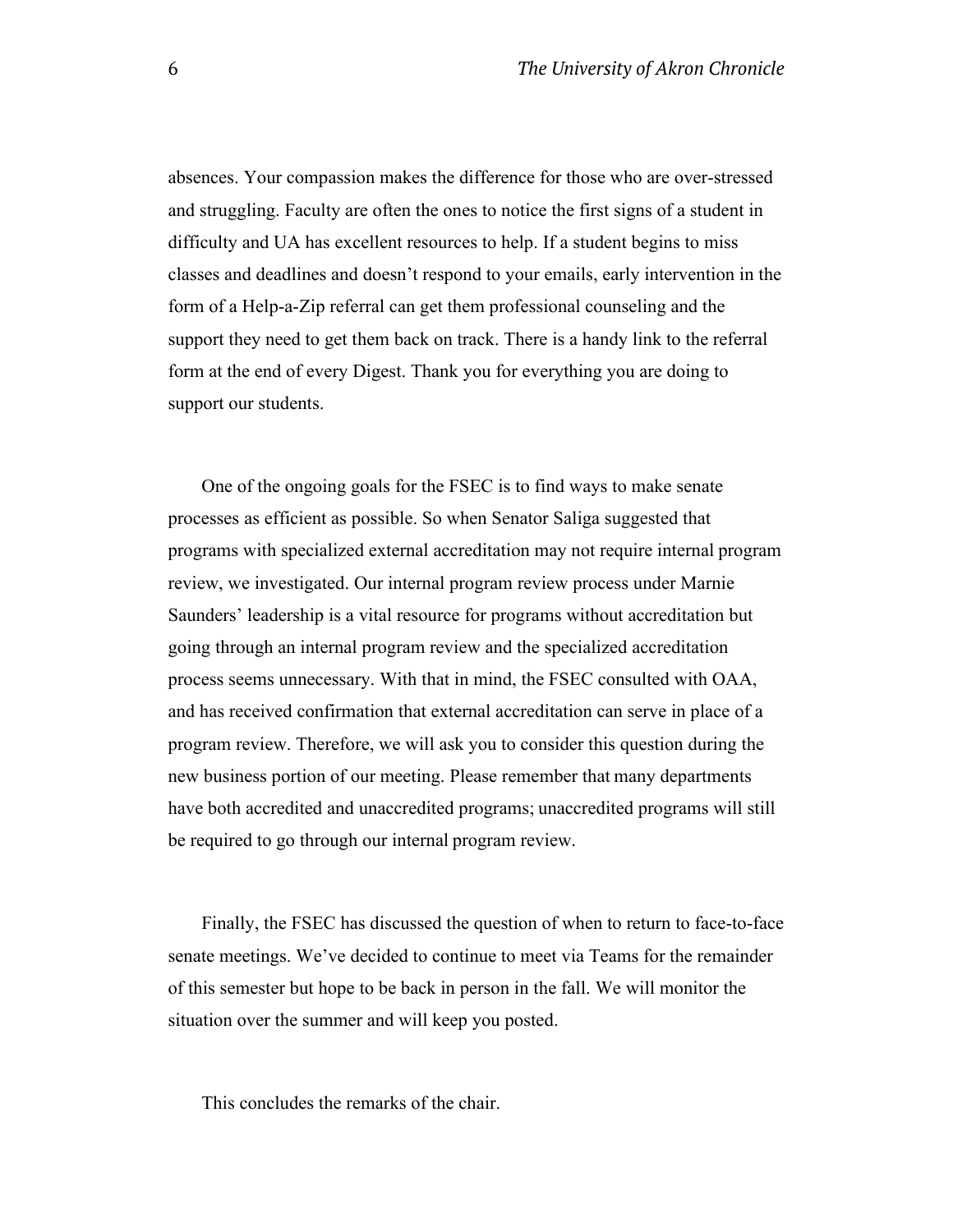#### *IV. Special Announcements*

None.

## *V. Report of the Executive Committee*

Since our last meeting in February, the Executive Committee has met three times.

The provost and senior vice provost joined us for one of those meetings.

We discussed changes to the program review process for new programs that will allow feedback from deans and the provost's office earlier in the process. The issue is being taken up by CRC. We also discussed exemption of externally accredited programs from the review process.

We discussed NTT faculty serving as department chairs.

We discussed a textbook auto adoption policy that has been taken up by APC.

We discussed faculty notification of late enrollment in classes. Senator Srinivasan is pursuing this.

We discussed OARS reports and the possibility of electronic submission and incorporation into the new student software system.

For more information on these discussions, please contact Angela Hartsock.

### *VII. Remarks of the President*

The President was not in attendance.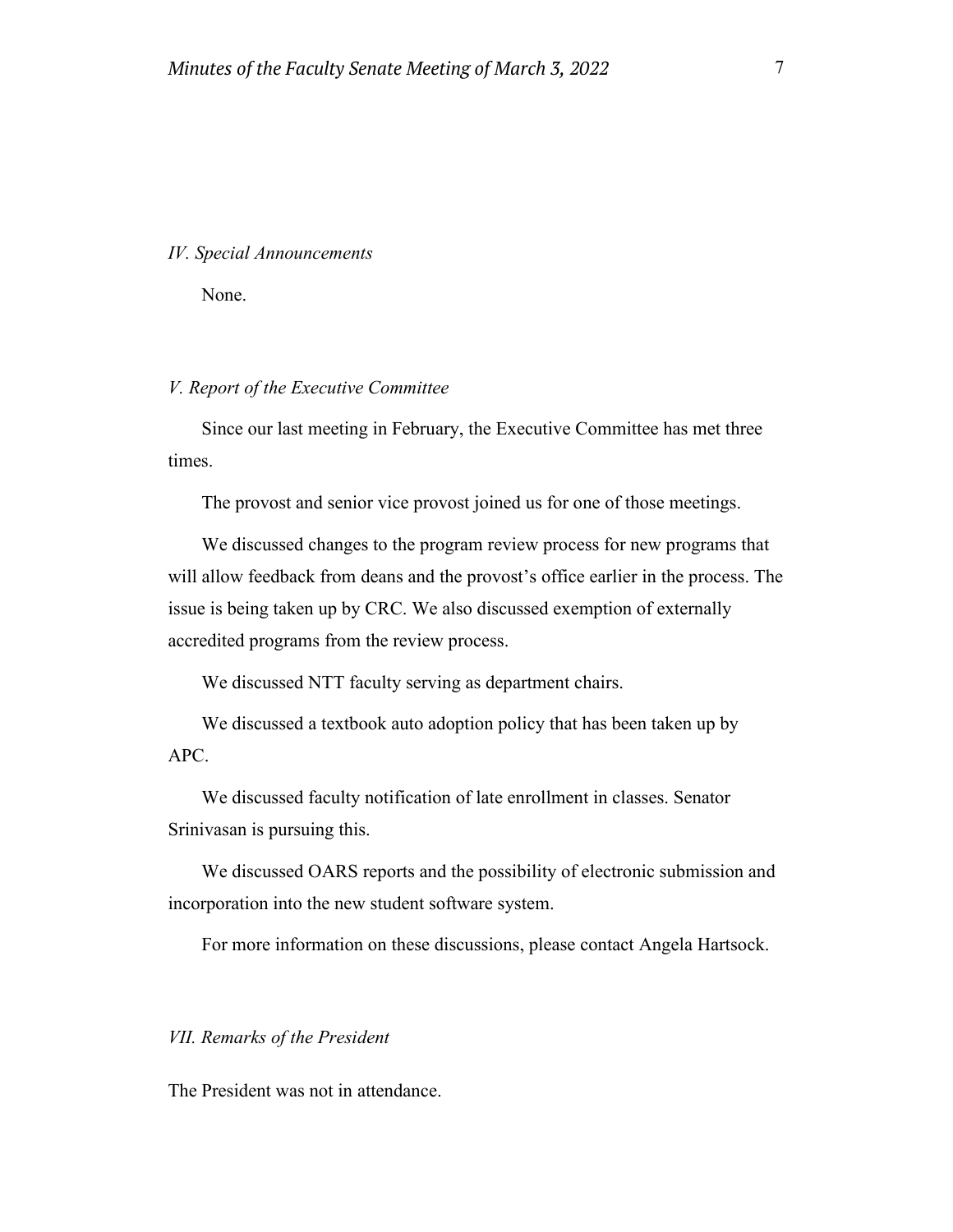#### *VIII. Remarks of the Provost*

Provost Wiencek welcomed Trustee Trina Carter. He expressed his appreciation to the faculty for mutual listening and for being willing to challenge each other.

The provost recognized the situation in Ukraine and the professionals available to those in the UA community who might be impacted by the events. He stressed that UA is here to help, and the leadership wants to be visible and available.

Student Software: Stellic has been selected as the student software platform; purchasing and implementation are being fast-tracked. The registrar's office is overseeing implementation; training sessions will be held.

Leadership Positions: The search for the Vice Provost for Student Pathways and Dean of the Honors College is nearing completion with campus visits occurring. There has been a candidate identified for the Dean of the College of Engineering and Polymer Science; a normal interview and review process will take place. In other leadership searches, preliminary interviews are taking place, and all are on track for completion this spring. Provost Wiencek extended thanks to all search committees.

Enrollment: Enrollment is progressing well with solid confirmations. The administration is identifying areas in need of attention and meeting targets; they are also tracking what our competitors are doing in the marketplace and making appropriate adjustments. The goal is to have a nimble response to changing conditions in the enrollment landscape.

COVID: Things are changing, and mask mandates are being lightened. It is important for faculty and staff to have some control over their own spaces (offices and classrooms).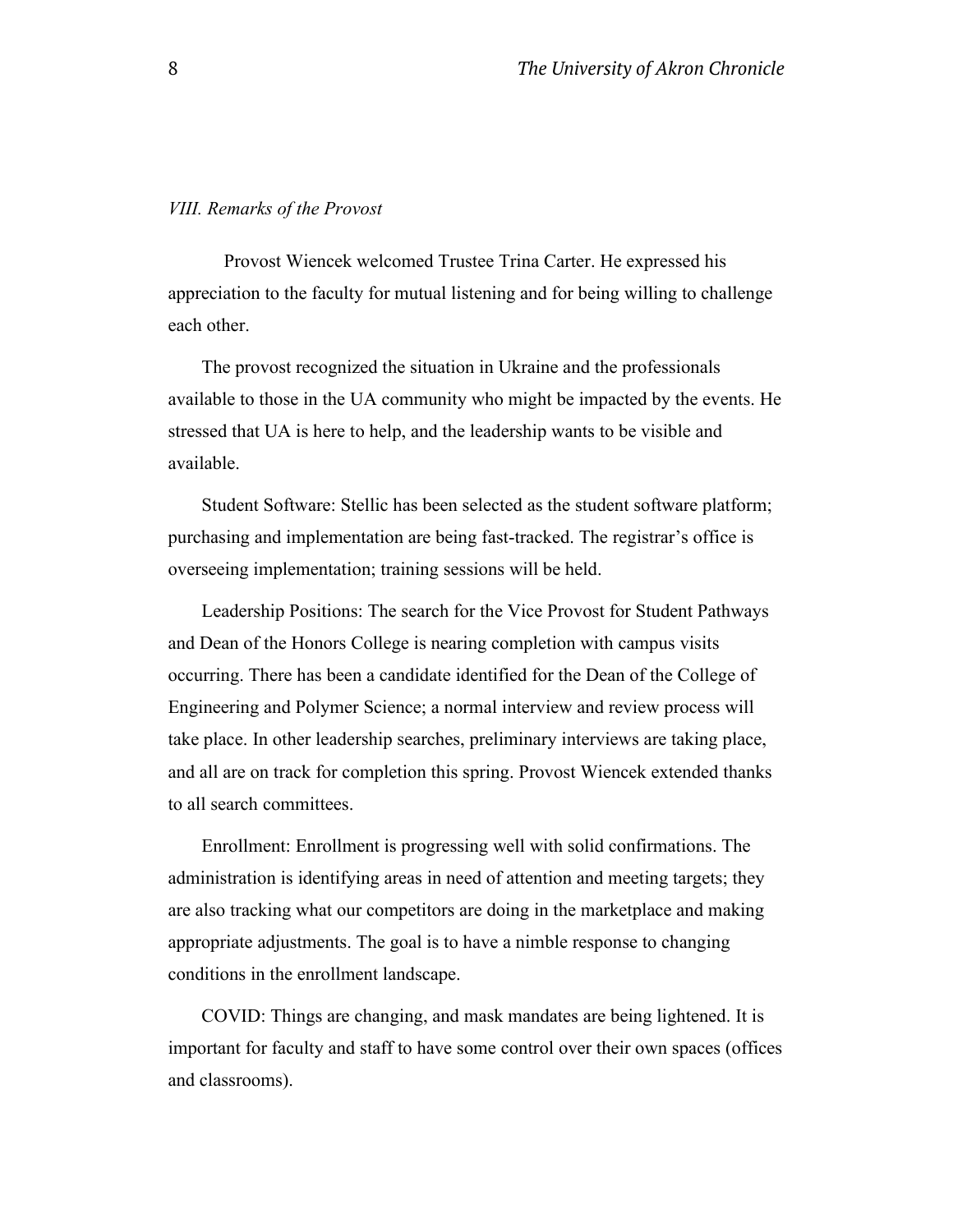Provost Wiencek extended thanks to Pam and Gary Williams and the biology department for hosting Ed Yong for an interesting discussion on the intersection of politics and society.

Provost Wiencek invited questions.

Senator Rochester requested the target date for implementation of Stellic.

Provost Wiencek said the question is best answered by the registrar and IT but pointed out that APIs must be implemented first that will coordinate between Stellic and Peoplesoft. This will take until the beginning of summer, but the goal is to have it in place for incoming students, although that target might not be met. The provost encouraged the faculty to invite Ron Bowman or John Corby to discuss implementation.

Senator Klein posed a question about The Digest being routed to spam/clutter in the university email system. She expressed concerns about missing important messages and about broken links in The Digest emails.

Senator Franks concurred.

Provost Wiencek indicated he was unaware of the issue but would follow up and suggested Tammy Ewin may be able to assist.

Tammy Ewin was present and will investigate the concerns.

#### *XI. Committee Reports*

Academic Policies Committee – Chair Klein

#### *Textbook Auto-Adoption Policy*

Senator Klein presented the textbook auto-adoption policy. She reported that APC reviewed the state law and felt that a 100% auto-adoption policy would be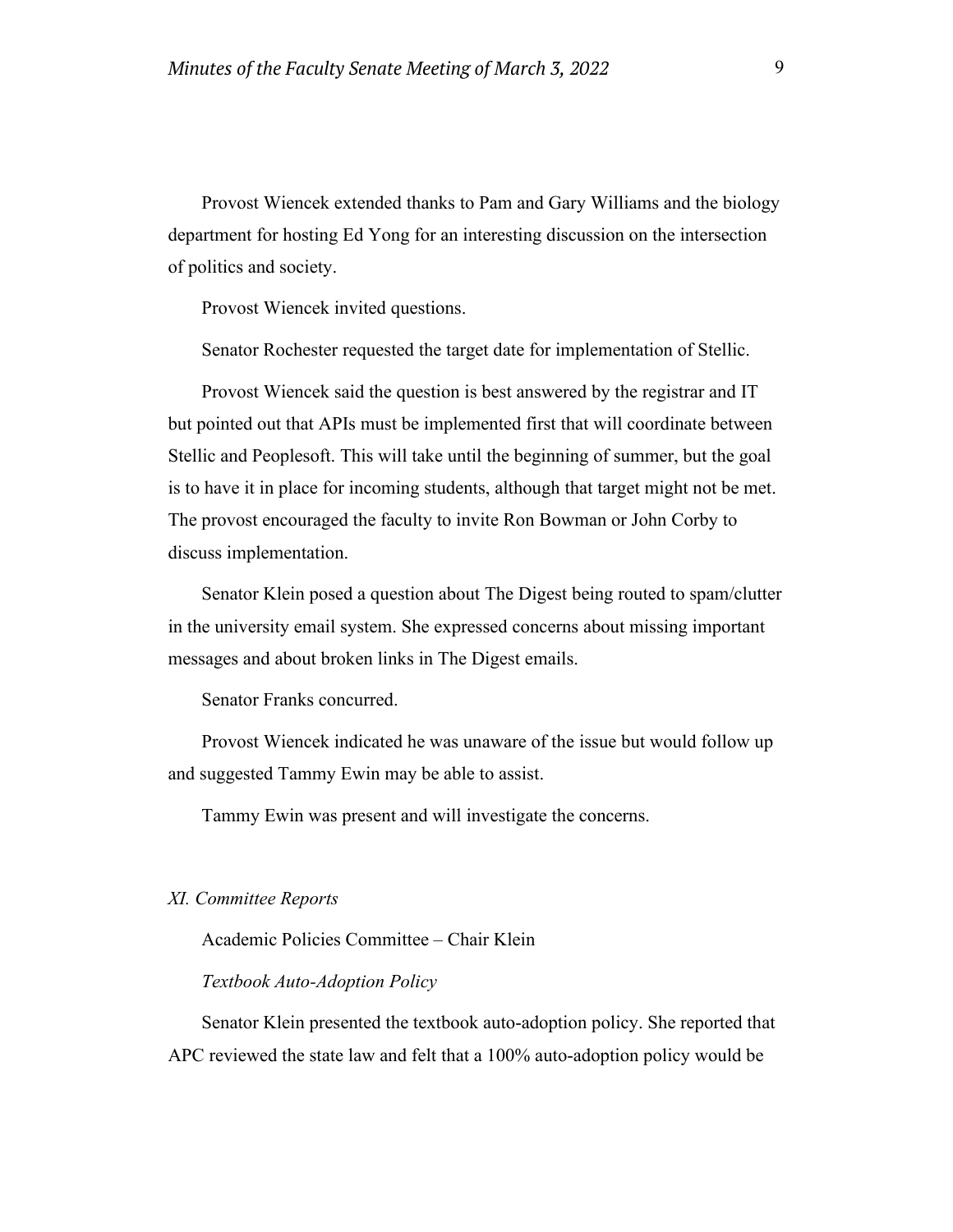chaotic to implement and that a flexible policy would be more appropriate. She summarized the flexible auto-adoption policy outlined in the motion.

Chair Budd clarified that the bookstore will still contact faculty via email to confirm auto-adoption even if faculty opt in.

Senator Klein suggested that the bookstore will likely move toward an electronic form that will allow ease of option.

Chair Budd opened the floor to debate on the motion.

Senator Luettmer-Strathmann asked how the policy and options would impact multi-section classes where departments are ordering books for multiple faculty across sections. She pointed out that right now emails are coming to faculty, and the schedule isn't even live yet; timing is an issue.

Senator Klein suggested working with the bookstore to achieve that.

Senator Luettmer-Strathmann followed up by asking how department assistants or secretaries would get that email.

Senator Klein is conveying this question to the bookstore.

Senator Randby expressed confusion about the policy and how it changes current practices. In February, summer book adoption emails were sent, the site had the incorrect text assigned and it had to be corrected. He requested clarification on how this policy changes the current situation.

Senator Klein pointed to the state law requiring that we discuss an autoadoption policy and clarified that opting in requires no further action on the part of the faculty.

Senator Randby voiced concern that with different people teaching a course, opting in might result in a faculty member forgetting to check and confirm the text.

Chair Budd clarified that faculty will still get the emails on adoption.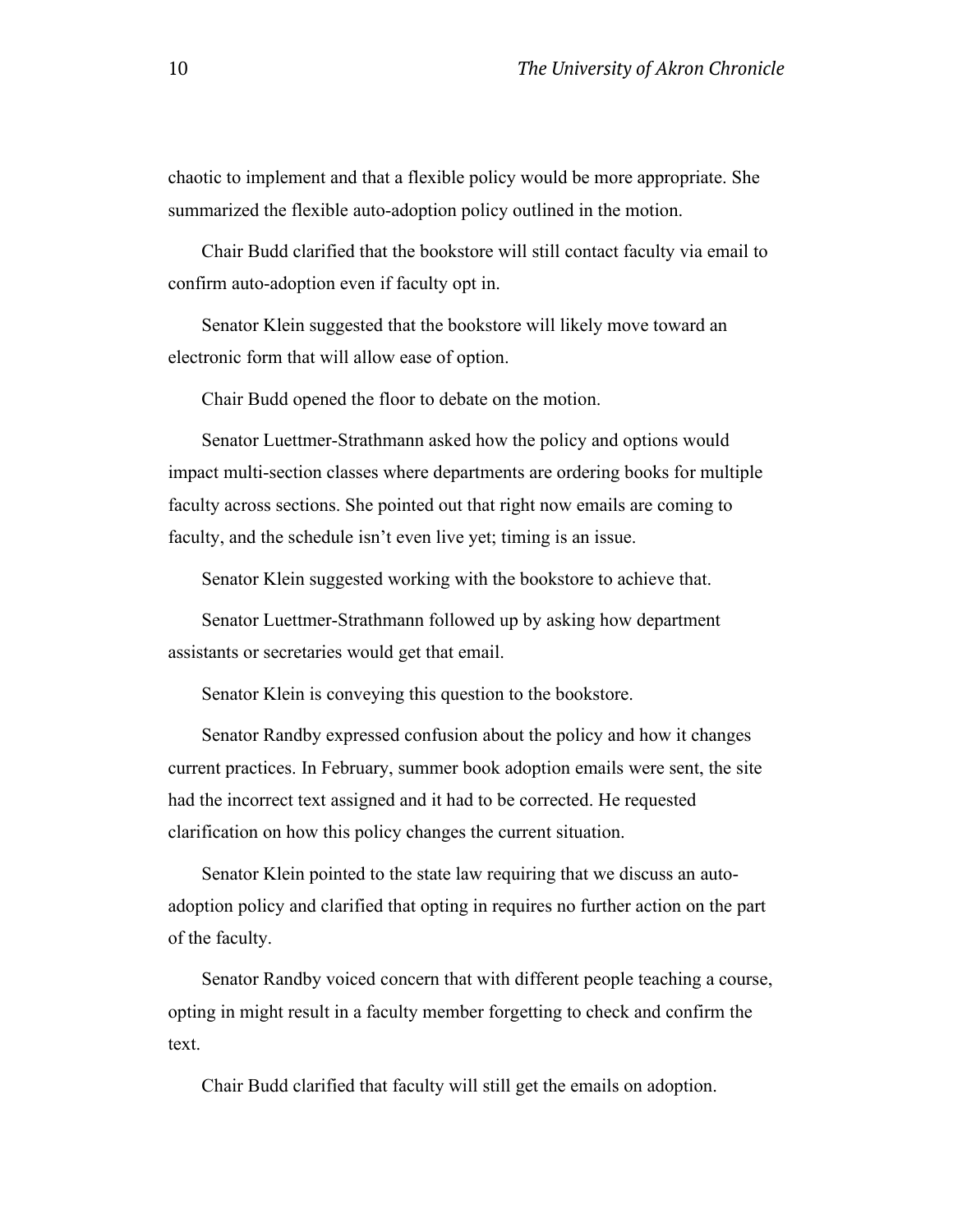Senator Adam Smith felt there was some confusion in the discussion around the point at which faculty are being assigned to courses. He was under the impression that we were discussing a process where departments could have a default text assigned. After faculty are assigned and develop a syllabus, the text could change.

Senator Klein made the distinction between departments that do centralized ordering and those that do not. One problem with simply going auto-adopt, is that an adoption might be ordered, and students think it's the book and then it changes. It is important to have the ability to opt in or out.

Senator Smith felt that the opt-out would be a one-time event, for any section that wasn't part of the opt-out, it would default to previous semester in which the course was taught.

Senator Makki suggested that faculty with concerns should opt-out. She expressed concern around faculty selecting and then subsequently changing texts. She stressed the importance of students having the information at the time of registration to allow informed decision making.

Senator Kasunic felt the policy would be beneficial for students for planning and the cost of textbooks can be a barrier to enrollment.

With no further debate on the motion, a vote was taken with 28 senators voting, 23 in favor, two against, and three abstaining. The motion passes.

#### *Test Optional Policy*

Senator Klein brought forward the test optional motion. She noted that this doesn't eliminate all tests but is specific to the ACT and SAT; placement tests may still be required.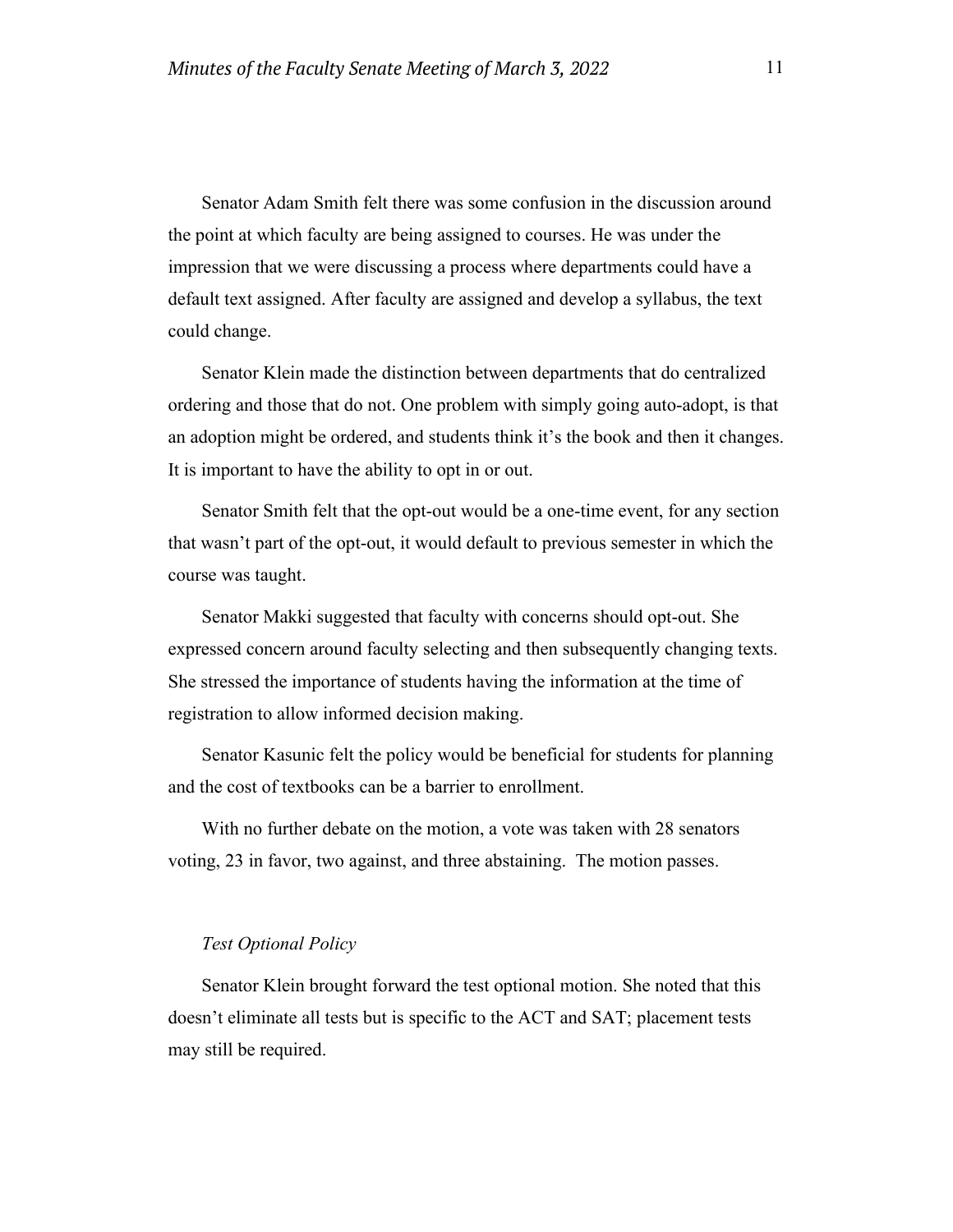Chair Budd called for debate on the motion. Hearing no debate and no apparent opposition, Chair Budd declared the motion passed by unanimous consent.

# *USG Proposal to APC on Study/Reading Days*

Senator Klein reported that Senator Kasunic, on behalf of USG, shared student concerns related to excessive deadlines and examinations that converge at the semester end. The APC was asked to consider a proposal to change the academic calendar to accommodate a reading week. This requires input from different parties and could not be implemented this semester; in lieu of that change, APC is asking faculty to consider students and plan a final instructional week that is less intensive.

## Curriculum Review Committee – Chair Saliga

Senator Saliga reminded the senate that the curriculum system has been closed and proposals will be inaccessible during the transition from the numeric to alphabetic course designations. If faculty wish to have a copy of the information stored in the system they should download it by March 31, 2022.

Senator Saliga reminded senate that the Cyber-Forensics program proposal was returned to CRC after last month's meeting. She summarized the agreed upon changes and stated that CRC approved the proposal as amended.

Chair Budd opened the floor to debate.

Senator Randby pointed out that the proposal sent to senators was not updated; Applied Data Mining is still listed in the core and the removal will result in the program falling below 120 credit hours. He also stated his position that these were major program changes, not minor.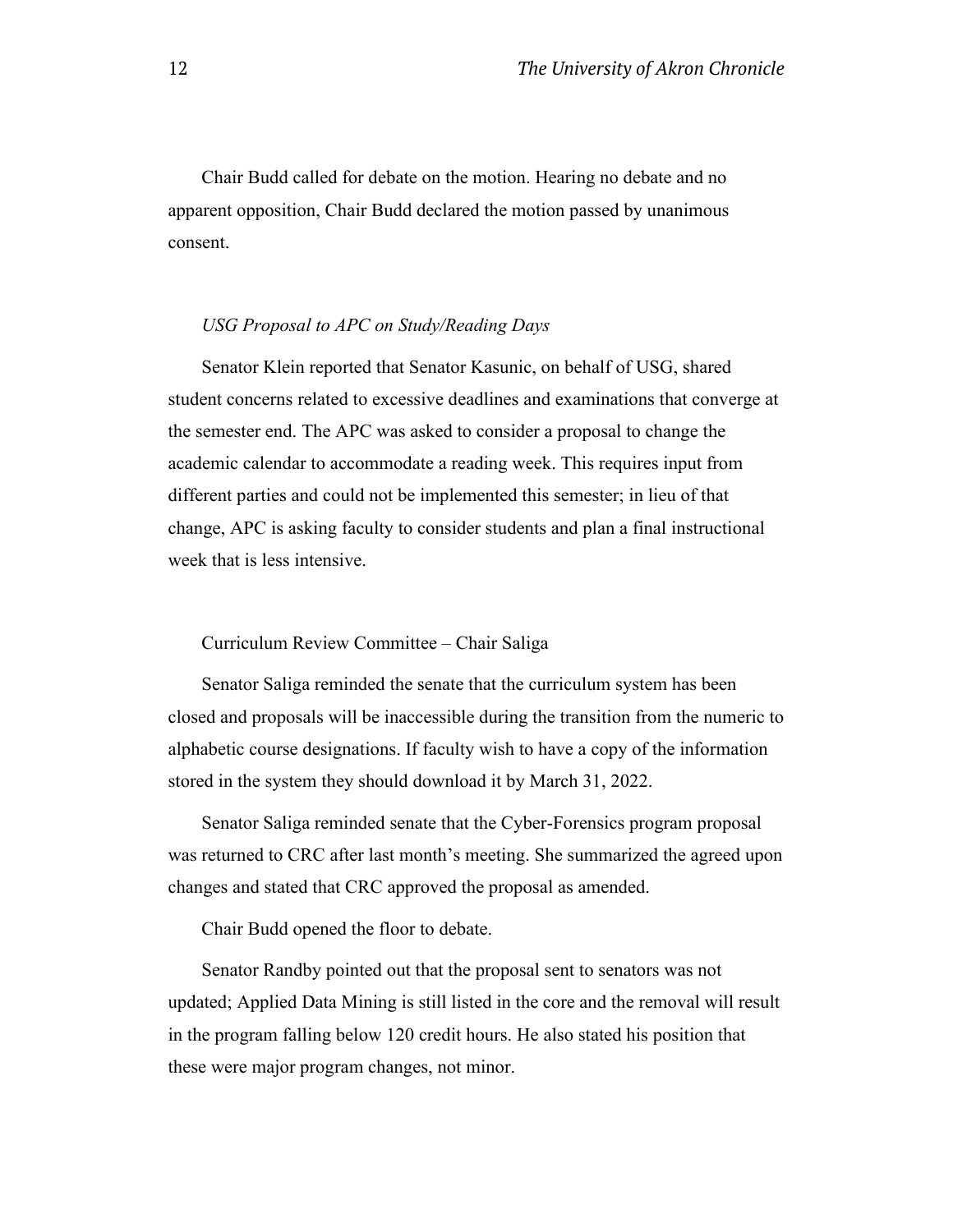Senator Saliga offered to doublecheck during the senate session; she clarified that the intent was to swap out the data mining course and add two others.

Dr. Stacy Willett offered a revised copy of the program proposal and concurred that Applied Data Mining was removed, and Networking Basics CIS 2440 201 and Networking Monitoring and Management CIS 2440 430 were added.

Senator Saliga shared her screen and verified the course numbers.

Senator Randby put forward a motion to approve the proposal with the changes that were presented.

Chair Budd called for debate on the new motion.

Dr. Willett attempted to state the motion up for debate but deferred to Stanley Smith.

Smith commended his colleagues for their efforts and stated the two changes. Applied Data Mining (2440:450) and Digital Forensics Imaging (2235:282) were removed from the program and replaced with Networking Basics (2440:201) and Network Monitoring and Management (2440:430).

Chair Budd opened the floor to debate on the motion. With no debate and no apparent dissent, the motion was approved by unanimous consent.

Chair Budd returned to the amended motion and called for debate. With no debate and no apparent dissent, the amended motion was approved by unanimous consent.

Computing and Communications Technology Committee – Chair Randby Senator Randby referred to the submitted written report.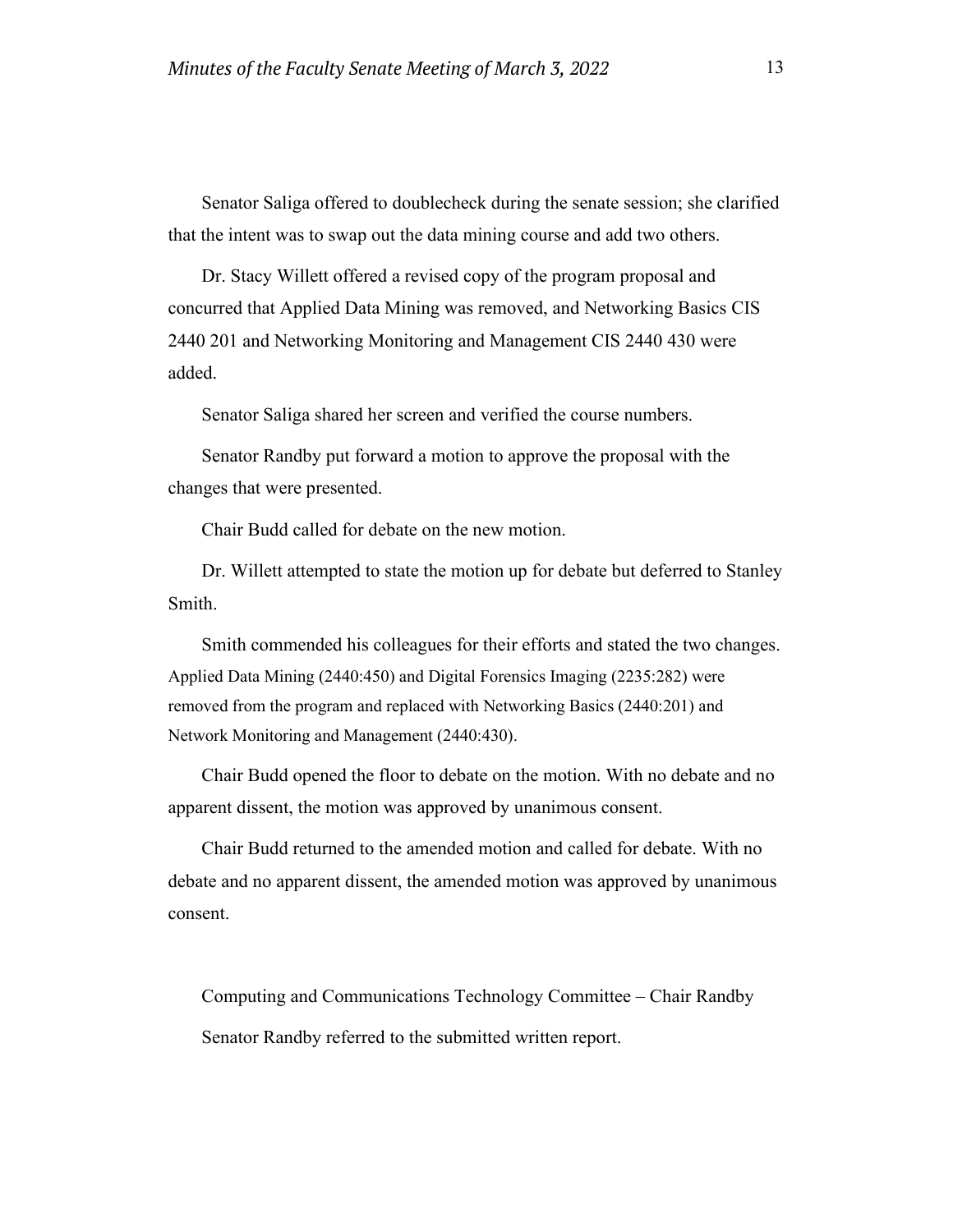# *XII. AAUP report— Toni Bisconti*

The Akron-AAUP has been working with the administration through LMPC on a template for departments to report their already existing workload policies (or new ones if they don't have them in place yet) for tenure-track and tenured faculty. We are currently beta testing this with a subset of Chairs and Associate Deans in order to work out some of the kinks before sending it out broadly. We will then be collecting those policies using a uniform template so that Chairs can work with individual faculty to determine each of our workloads. We hope to be able to have this work completed before fall semester in order to be able to more accurately calculate overload. Please feel free to contact Toni Bisconti or Ed Evans if you have any specific questions.

Submitted by Toni Bisconti (read by Angela Hartsock)

#### *XIII. Graduate Council report—Senator Graor*

No report.

#### *IXV. GSG report—Senator Frey*

Senator Frey invited senators to participate in showing appreciation for graduate students using a survey. With graduate student morale being low, she looks forward to sharing supportive messages.

## *XV. USG report—Senator Kasunic*

Senator Kasunic reported that USG is wrapping up some projects before spring break. Elections are coming up and she asked senators to encourage students to vote. USG is planning events for Women's History Month. Trustee applications are open.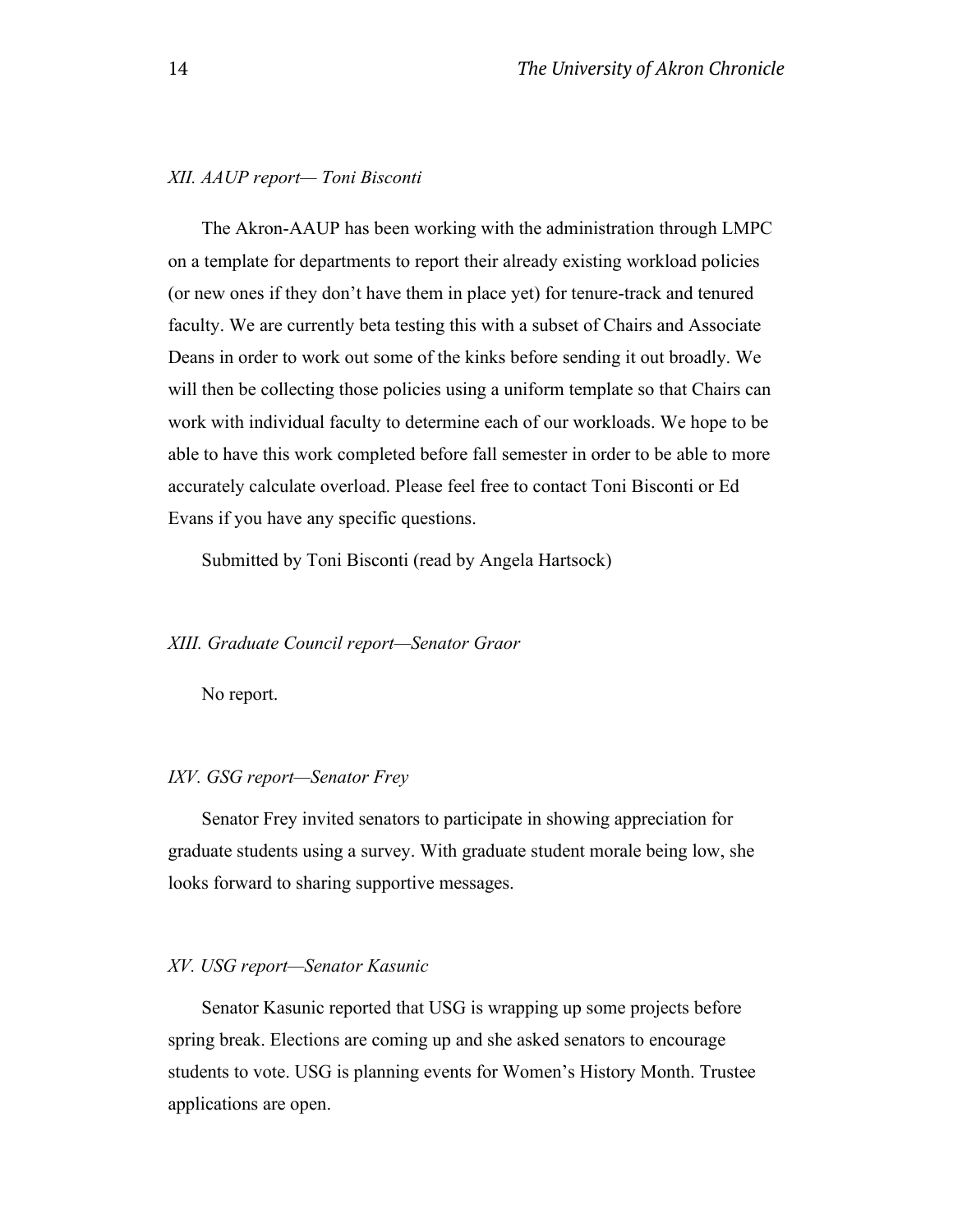Chair Budd asked Senator Kasunic if she planned to run for USG President. Senator Kasunic shared that she is graduating and will not be running. Chair Budd thanked her for her service.

XVI. Report of University Council Representatives—Senator Evans

The UC provided a written report (see appendix D).

#### XVII*. New Business*

Senator Saliga motioned:

*As the program review process has been formally institutionalized within faculty senate, and after consultation with OAA, I move that all programs (not departments) with specialized, external accreditation be removed from the program review cycle.*

Senator Srinivasan seconded the motion.

Chair Budd opened the floor to debate on the motion.

Senator Randby asked for clarification on the procedure for a program that loses accreditation.

Senator Saliga stated it will return to the typical program review cycle.

With no further debate and no apparent opposition, Chair Budd declared the motion adopted by unanimous consent.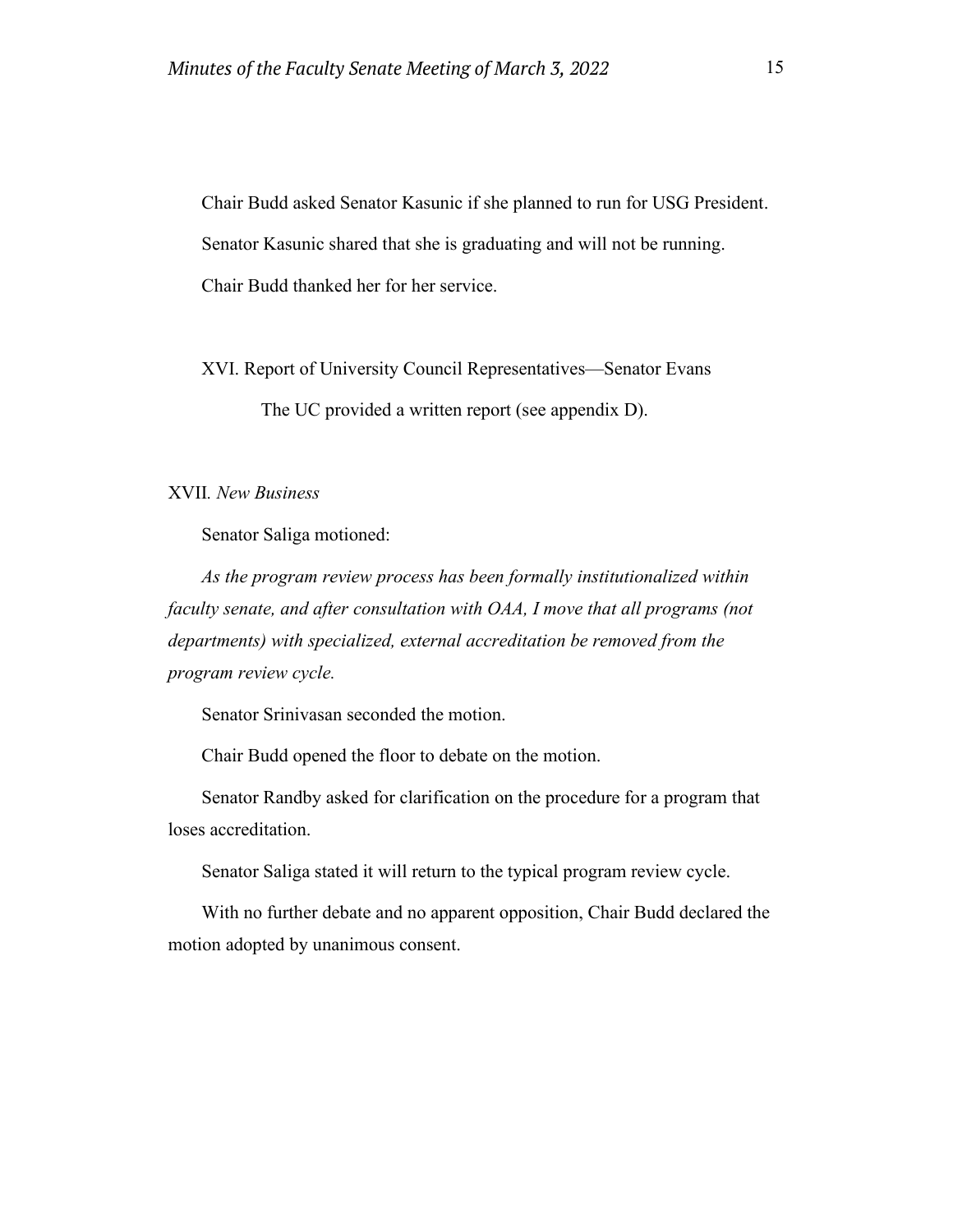# *XVIII. Good of the Order*

Senator Klein shared that the 2022 Knepper-Miller Lecture, given by Dr. Gregg Mitman, will be held on March 31 at 5:30 p.m. in Simmons Hall Auditorium. The event is free and open to the public; she encouraged senators to share the invite with students.

# *XIX. Adjournment*

Chair Budd adjourned the meeting at 4:21 pm.

Angela Hartsock, Secretary.

Questions and comments about the minutes can be emailed to [ahartsock1@uakron.edu.](about:blank)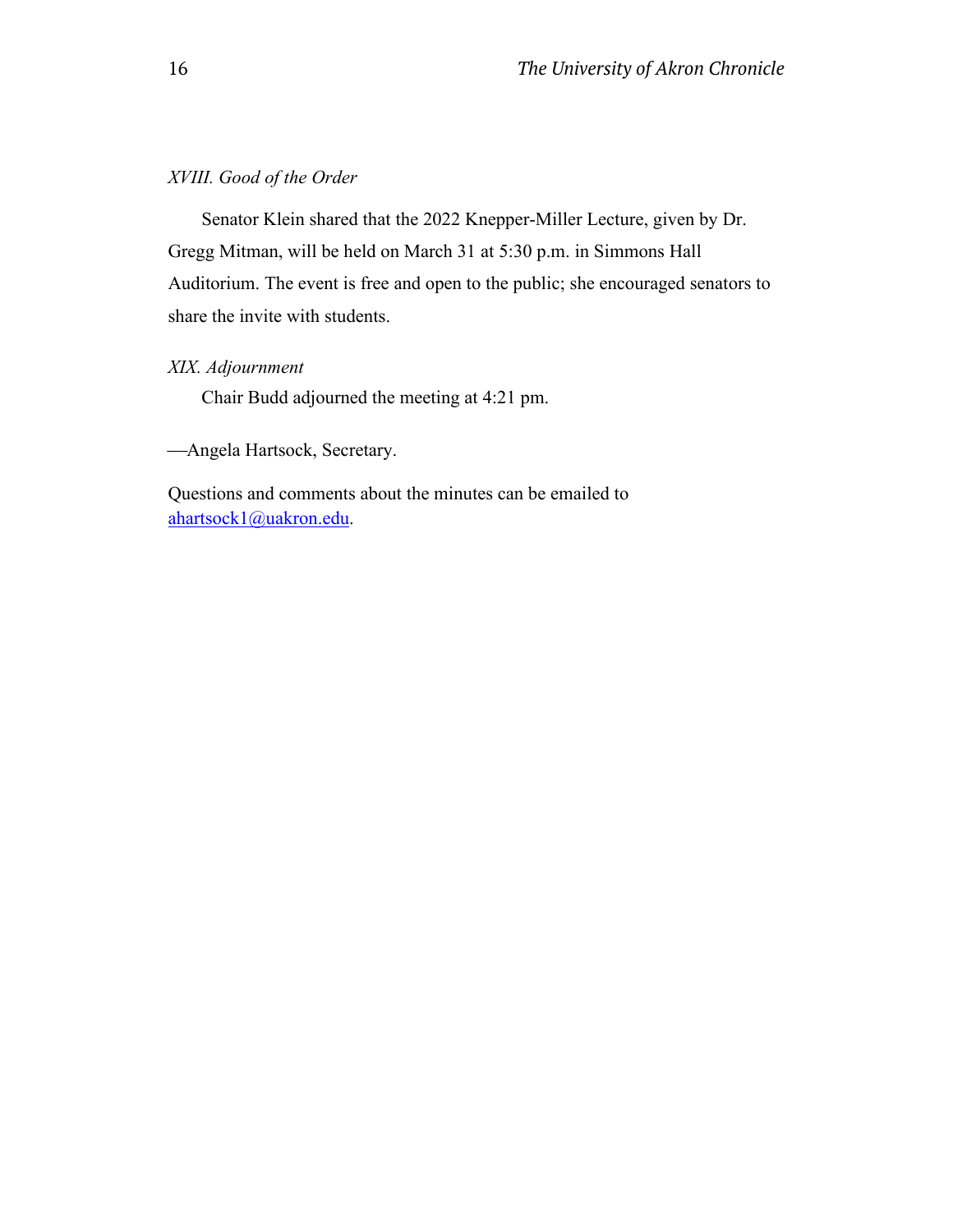#### **APPENDIX A**

## **Report of the Academic Policies Committee to Faculty Senate March 3, 2022**

**1. Textbook Auto-Adopt Policy (modification of University Rule 3359- 20-05.3 Textbooks, teaching aids, supplies, offices, and classrooms) Rationale:** As a result of enactment of Section 733.20 in HB110, each state institution of higher education is now required to convene the institution's faculty senate, or equivalent body, to consider adoption of a formally recognized textbook auto-adoption policy. So as to comply with federal law, facilitate the timely adoption of textbooks, and thereby provide students an opportunity to obtain those materials at a reasonable cost, faculty should identify the textbooks and other teaching materials they intend to use for a course prior to the federally-mandated adoption deadline to the extent practicable, so that students may be able to register for the course with as much information as possible about the required material. The university rule on textbooks (attached) has been modified to allow faculty to opt into the auto-adoption policy for individual courses whose textbook assignments are likely to remain the same, or to opt out of the policy for those courses whose materials are updated more frequently. Please refer to the attached rule to view the proposed changes.

# 2. **Test-optional Policy (modification of University Rule 3359-60-02 Undergraduate admissions)**

**Rationale:** The trend at many universities across the United States and among our peer institutions Ohio is to stop requiring ACT or SAT scores for admission to university. APC approves the University's policy to offer test-optional holistic reviews of applications for admission. Deleted from the rule are the student pathways, as they were based on the predicted GPA formula, which included test scores; however, placement testing may still be required of students who do not include their ACT or SAT test scores in their applications for admission. Please refer to the attached rule to view the proposed changes.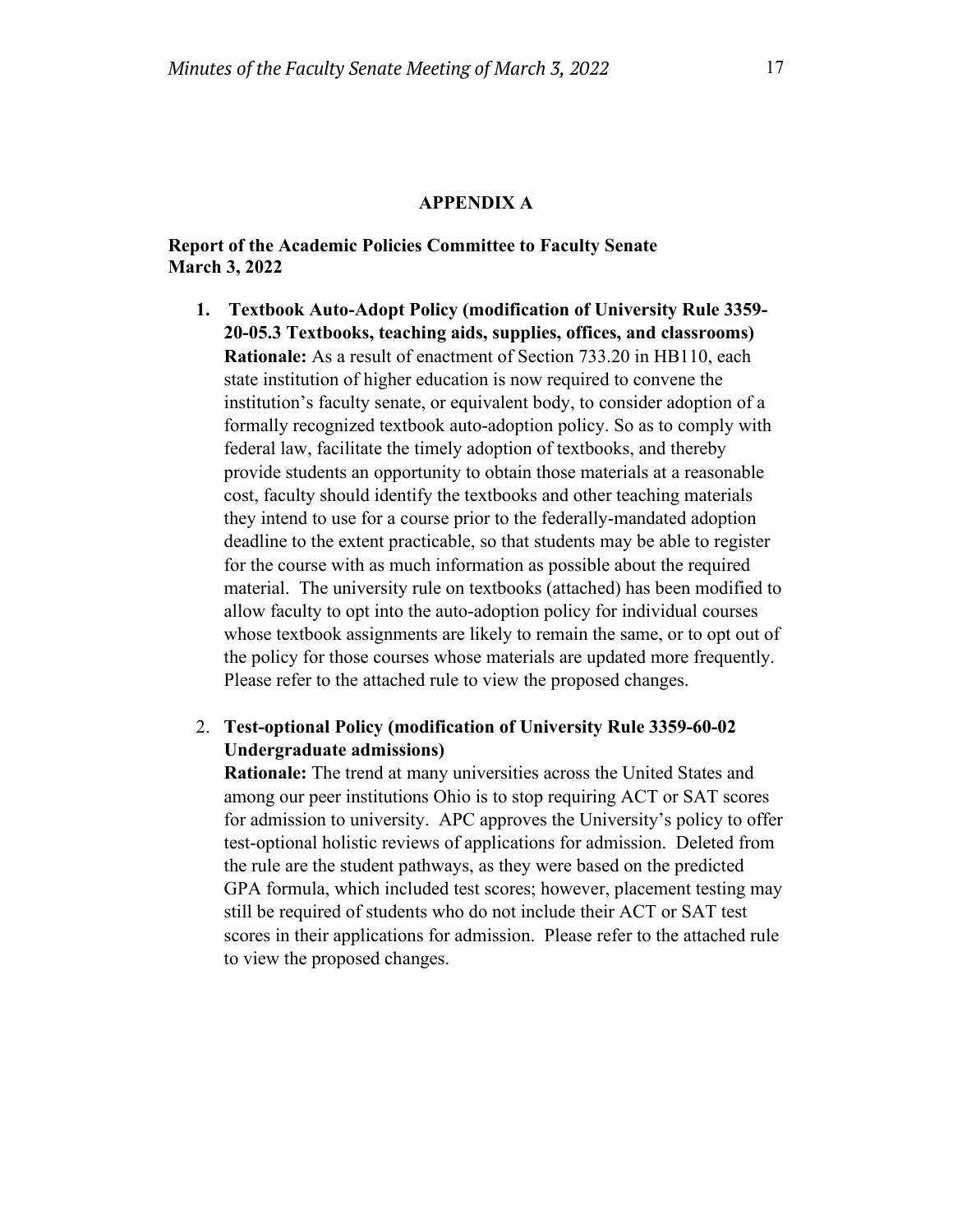#### **3359-20-05.3 Textbooks, teaching aids, supplies, offices, and classrooms.**

- (A) Textbook selection.
	- (1) Although selection of textbooks is the prerogative of the instructor(s) and subject to departmental policies, faculty members must keep in mind their responsibilities to students in choosing textbooks. Textbooks should be selected carefully, and cost should be kept as low as possible while maintaining quality education. No textbook should be required by an instructor for any class if it is to be used only for occasional consultation. Faculty should remember that requiring the purchase of a textbook places an obligation upon them to ensure that that text is an integral and extensively used part of the course.
	- (2) Changes of textbooks should be made only for sound pedagogical reasons. Normally textbooks should be retained by an instructor for at least one year. Last minute changes in book orders should be avoided , since such alterations are inconsiderate of both students and those responsible for the ordering and stocking of course materials.
	- (3) Faculty members may opt into or opt out of the following textbook autoadoption policy, with allowance to include only specified courses while excluding others. In the event that a faculty member has opted into the textbook auto-adoption policy and has not identified a textbook and other teaching materials prior to the first day of class registration, the University bookstore may assume that the faculty member will use the same textbook (including edition and format) and other materials they had used the last time they taught the course if the following three conditions are met:
		- (a) The individual faculty member (or, for team taught courses, a specific team of faculty) who has been identified to teach a course in an upcoming semester has taught the course within the past two academic years,
		- (b) The University bookstore references this policy and makes at least one attempt to notify the faculty member (by both email and campus mail at least two weeks prior to the first day of class registration) of its intent to assume they will use the same textbook (including edition and format) and other materials they had used the last time they taught the course,
		- (c) The University bookstore references this policy and makes at least one attempt to notify the faculty member (by both email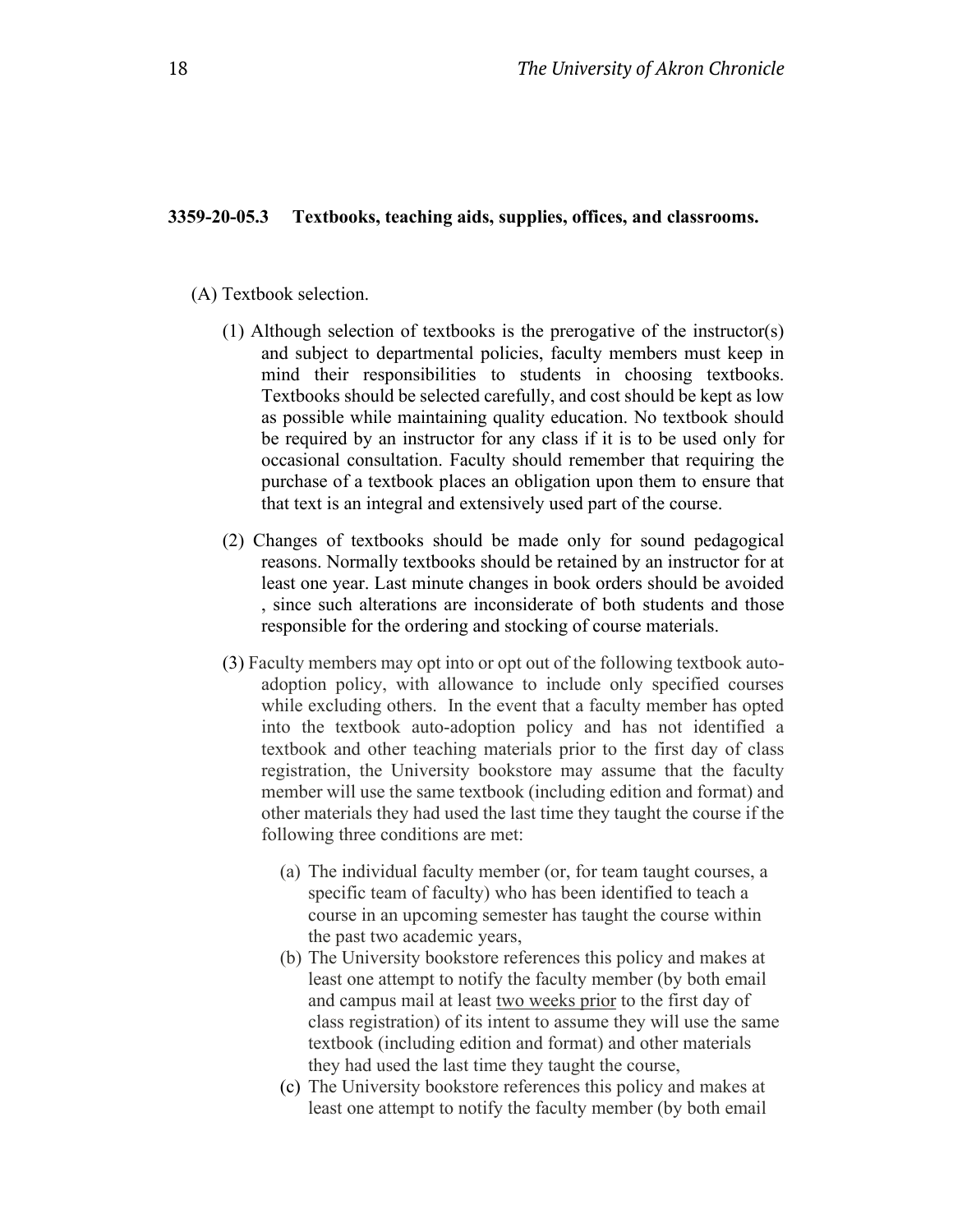and campus mail within one week of making that assumption) that it has assumed that they will use the same textbook (including edition and format) and other materials they had used the last time they taught the course.

In the event that a faculty member has not been identified when students are first able to register for a course, the University bookstore may also assume that a subsequently identified faculty member will use the same textbook (including edition and format) and other materials they had used the last time they taught the course after the adoption deadline if the first and third conditions are met and it has made at least one attempt to notify the faculty member of its intent to do so at least two weeks prior to making the assumption.

- (B) Teaching aids.
	- (1) The university operates fm station WZIP and faculty members may present programs over this medium.
	- (2) Computer services are available for faculty use, particularly in research activities, according to computer center policy and resource limitations.
	- (3) The learning technologies and scholar/learner services under the vice president for information technologies assists in the development of computer-based education software and the preparation of nonbroadcast educational videotapes, original artwork, and photographic materials for faculty in support of classroom instruction along with films, slide/sound sequences, and multi-image presentations.
	- (4) Teaching aids such as slides, graphs, film strips, and videotapes and audio/visual equipment are distributed by audio visual services.
- (C) Supplies and requisitions.
	- (1) The director of purchasing is authorized to commit the university for all purchases of goods and services. Commitments by any other member of the faculty or staff are in direct violation of the guidelines established by the board. Commitments made outside of these guidelines are not binding on the university and invoices covering these commitments may not be honored.
	- (2) University requisition forms are provided by the purchasing department and must be used for all purchases of goods or services. Completed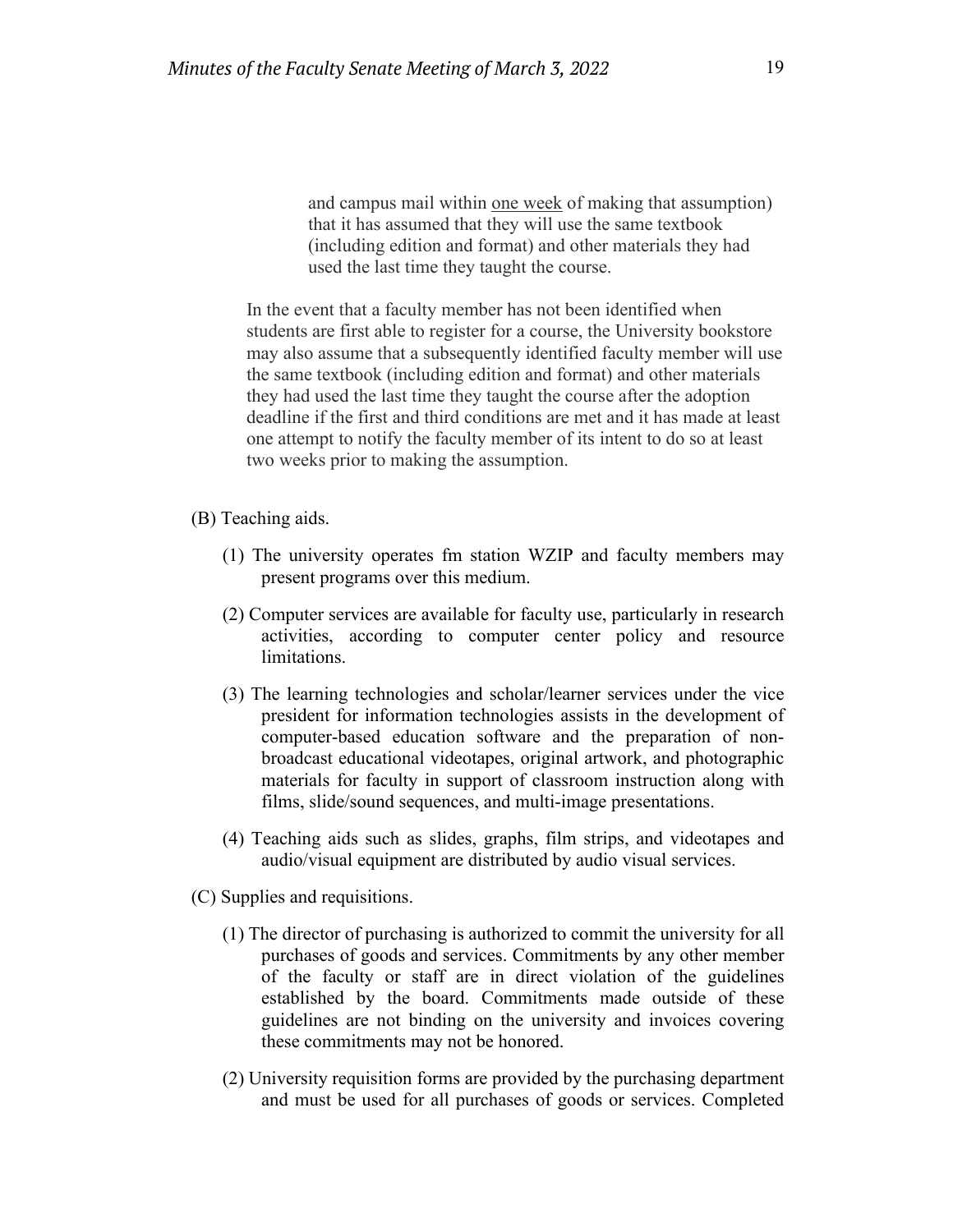requisitions are to be forwarded to the purchasing department for processing and should include an accurate description of the material or service desired, suggested vendors, approximate cost, required delivery date and location, account code to be charged, and authorized signatures.

- (3) The purchasing department follows bidding procedures as required by the state of Ohio and the university board of trustees. Any specifications, quotations, or correspondence pertaining to the desired purchase should be forwarded to the purchasing department with the requisition. The final selection of sources and vendors is the responsibility of the director of Purchasing. Sources suggested by the departments will be used whenever economically feasible.
- (4) If a department wishes a rush order, they should deliver the completed requisition to the purchasing department. Departments should realize that rush should be used only when absolutely necessary.
- (5) After the order has been placed, the vendor receives an official university of Akron purchase order and the requisitioning department is sent a weekly computer printout which shows by account number all purchases made during the previous week.
- (6) All deliveries to central stores will be received, checked, logged, and forwarded to the proper department. Central stores should be notified immediately of any shortage, damage, or incorrect material received. Vendors should send all invoices to the purchasing department. If a department receives an invoice by mistake, it should be returned to the purchasing department for payment.
- (7) Some miscellaneous office supplies and furniture can be purchased directly from central stores. A supplies catalog listing all items carried and their approximate costs is issued periodically to each department. A department wishing to buy such items from central stores should send a requisition describing the materials requested. All orders will be delivered by special services.
- (8) The sale or disposal of any item is the responsibility of the director of purchasing. If a department has items they wish to dispose of, they should send a requisition to the purchasing department explaining exactly what action is needed.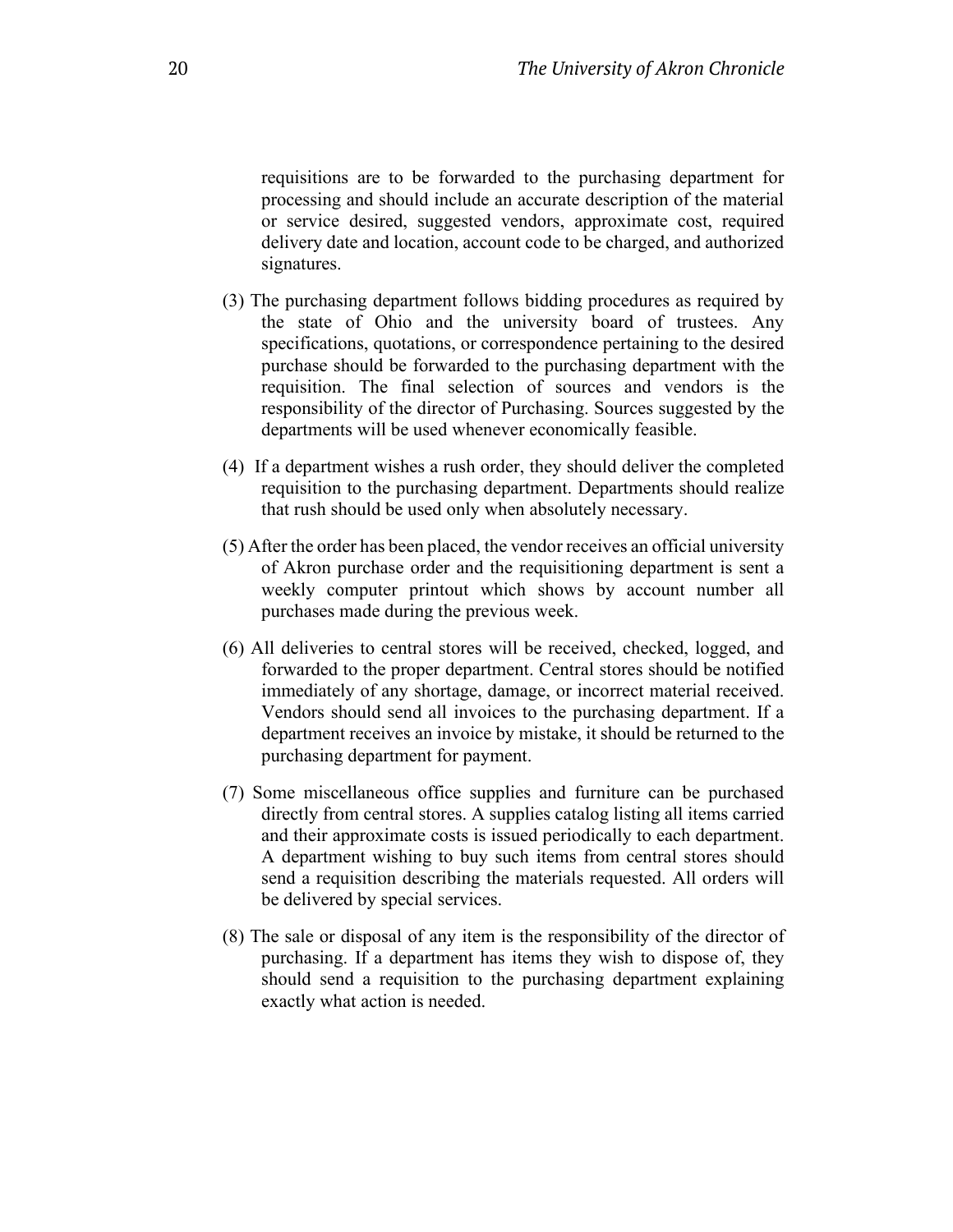- (D) University offices and classrooms.
	- (1) Requests for permission to change classrooms must be directed to the registrar. No change in classroom from that assigned on the regular schedule may be made without the permission of the registrar. Permission to use any classrooms for any purpose must be obtained from the registrar.
	- (2) Offices are provided by the university for all full-time faculty members and are assigned as needed. Each faculty member is expected to establish regular office hours and post classroom and office schedules on standard university forms.
	- (3) Office and classroom furniture and equipment should not be removed from the assigned room without notifying property accounting. Whenever a faculty member wishes to transfer equipment, service from the department of physical facilities should be requested. Custodians are authorized to make temporary shifts in the location of classroom chairs. Any damaged, malfunctioning, or lost equipment should be reported to the department of physical facilities.
	- (4) All requests for use of university facilities, other than for regularly scheduled classes, must be directed to the office of the vice president for finance and administration. As the conference and meeting rooms are used frequently, faculty members are advised to schedule rooms well ahead of the times when they are needed. The serving of beverages and/or food should be arranged beforehand through the appropriate office.

| Replaces:                   | 3359-20-05.3                                          |
|-----------------------------|-------------------------------------------------------|
| Effective:                  | 01/31/2015                                            |
| Certification:              | Ted A. Mallo<br>Secretary<br><b>Board of Trustees</b> |
| Promulgated Under:          | 111.15                                                |
| <b>Statutory Authority:</b> | 3359                                                  |
| Rule Amplifies:             | 3359                                                  |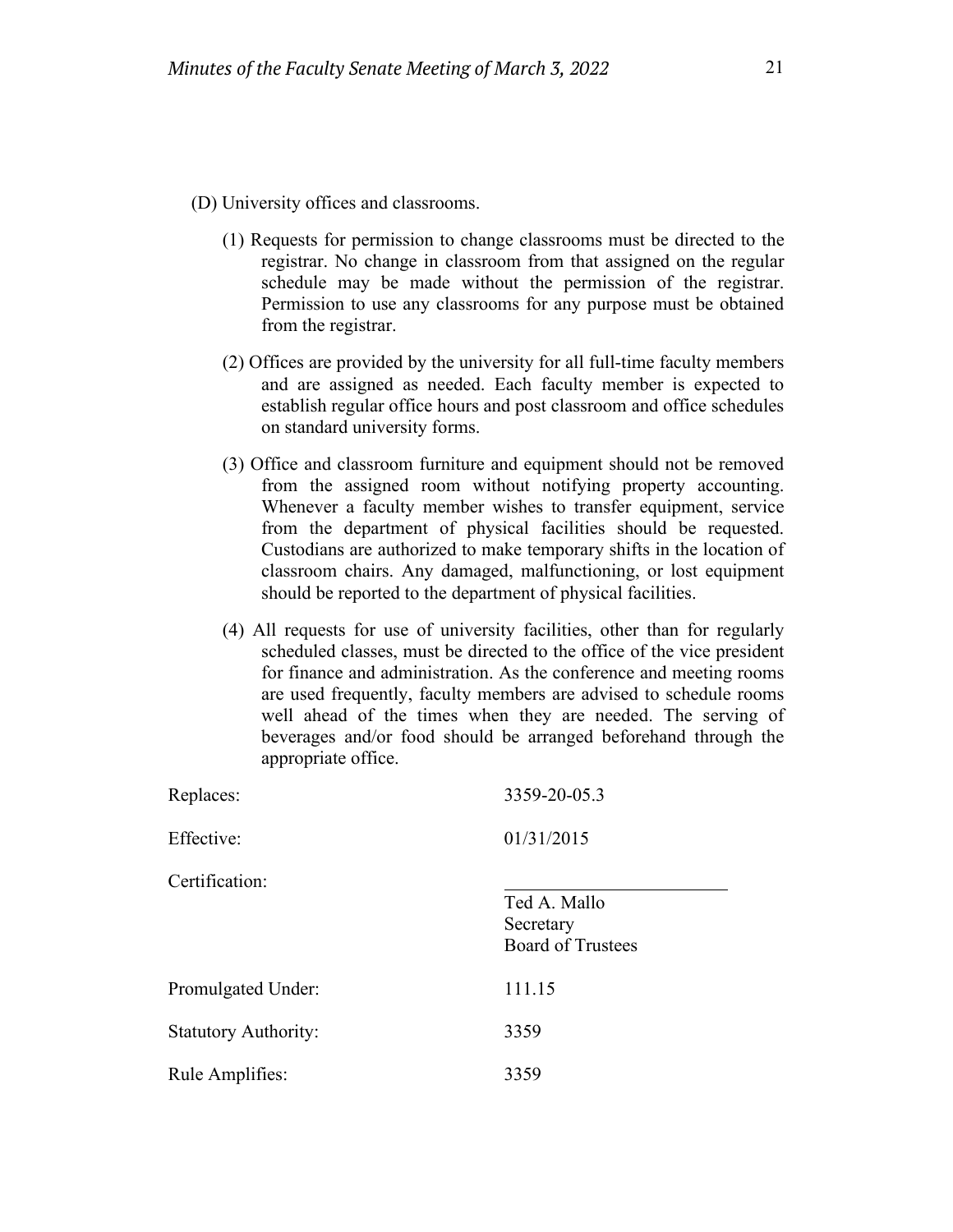Prior Effective Dates: 11/27/89, 07/20/90, 05/22/91, 07/31/92, 09/16/96, 06/25/07

#### **3359-60-02 Undergraduate admissions.**

(A) Admissions process.

The university of Akron operates under a policy of "rolling admissions" which means that successful applicants for admission receive a letter of admission as soon as all credentials are processed and have until May 1 to accept the offer of admission. The application/admission process may be through online or other mechanisms appropriate at the time. The university reserves the right to enforce a deadline for applications and admission, and to not consider applications received after such deadline. The university reserves the right to require official high school and prior college transcripts, and/or G.E.D./home-school documentation, before enrolling any applicant. The university reserves the right to require placement testing and/or advising of admitted and/or enrolled students. Admission procedures will vary for: recent high school graduates, home-schooled students, adult students, transfer students, postbaccalaureate students, special students, guest students and international students. Students shall be charged fees and/or tuition and other fees in accordance with schedules adopted by the board from time to time, and through online or other billing mechanisms appropriate at the time.

- (1) Prospective in-state and out-of-state students who have graduated from a regionally accredited secondary school, or have earned a G.E.D., or have obtained an equivalent home-schooled education are eligible to apply. Applicants are encouraged to submit scores from either the "American College Testing Program" ("ACT") or from the "Scholastic Aptitude Test" ("SAT") of the "College Entrance Examination Board" for the purpose of course placement, though such scores are not required for admission. Applicants admitted without standardized test scores may be required to complete examinations to determine initial course placement. Applicants are reviewed holistically for admission to the university on the basis of the quality of the secondary schoolwork.
- (2) Admission is necessarily limited by the university's capacity to provide for student's educational objectives. The university reserves the right to approve admission only to those individuals whose ability, attitude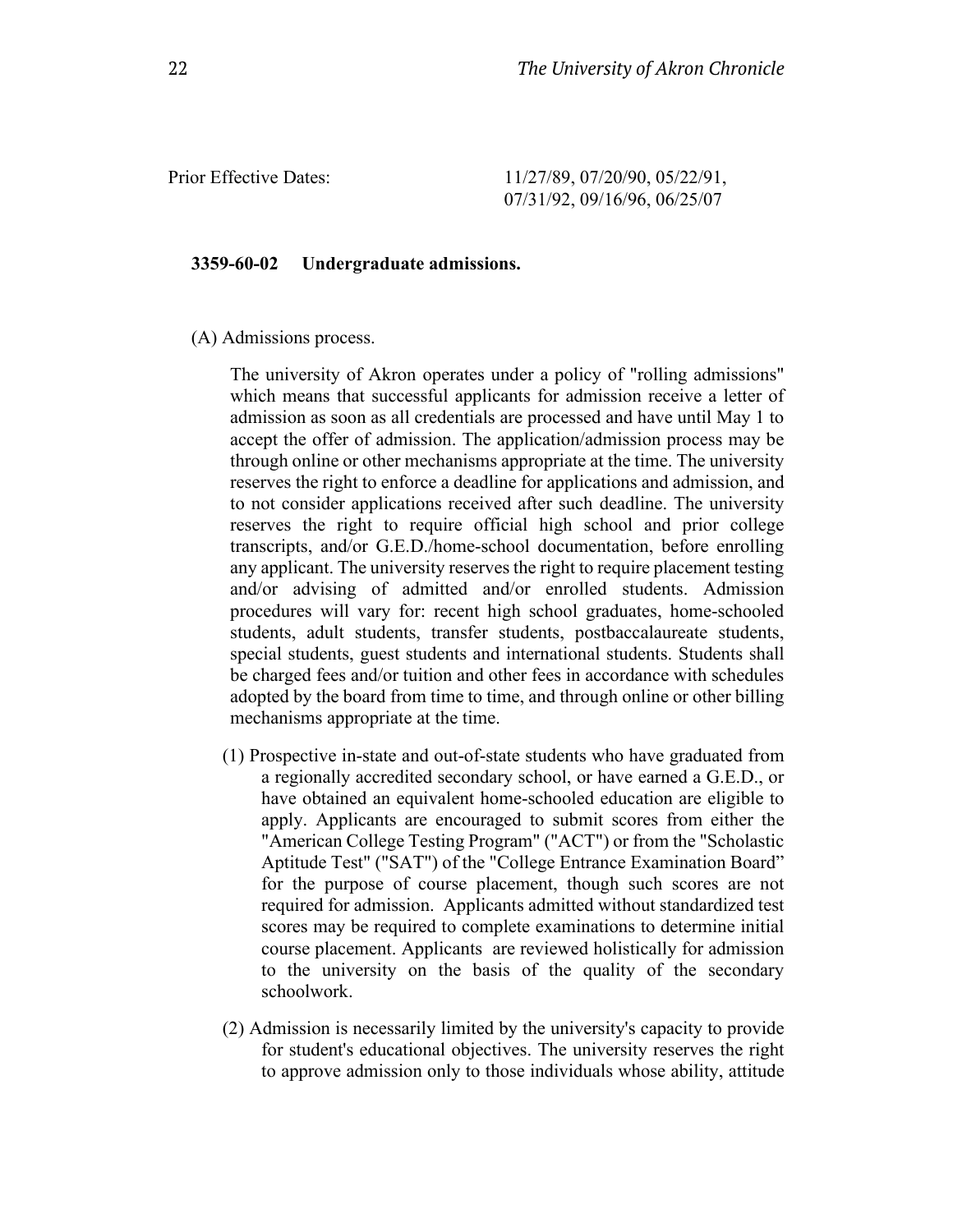and character promise satisfactory achievement of university objectives.

- (B) Admission requirements.
	- (1) Recent high school graduates.

Students who have not attended other regionally accredited higher education institutions, and who, within two years of date of application to the university of Akron, have either graduated from high school, or obtained an equivalent home-schooled education, or earned a G.E.D., are in this category. Applicants are reviewed holistically for admission to the university on the basis of the quality of the secondary schoolwork. Departments and schools may, for the purpose of conferring direct entry to specific degree programs, impose admission requirements that supersede those required for university admission.

(2) Adult students.

Students who have never attended other regionally accredited higher education institutions and who, more than two years prior to the date of application to the university of Akron, either graduated from high school, or obtained an equivalent home-schooled education, or earned a G.E.D., are in this category. Admission and enrollment status decisions will be based on placement exams and individual advising.

(3) Transfer students.

A student applying for admission who has attended other regionally accredited higher education institutions following high school graduation is considered a transfer student. Such students are ordinarily eligible to transfer to the university if the student is eligible to re-enter the last institution from which transfer is desired or is a graduate of such institution. Transfer students with fewer than twelve earned credit hours (excluding developmental credits) will be evaluated for admission based on high school academic credentials. Transfer students with twelve or more earned credit hours (excluding developmental credits) will be evaluated for admission based on postsecondary academic credentials. A transfer student on probation, regardless of earned credit hours, or dismissed from another institution will not be considered for admission until the combined postsecondary grade point average reaches 2.0 or higher, or until a twoyear waiting period (without post-secondary enrollment) has been satisfied. A transfer student that has satisfied the two-year waiting period must submit a written statement outlining the causes of poor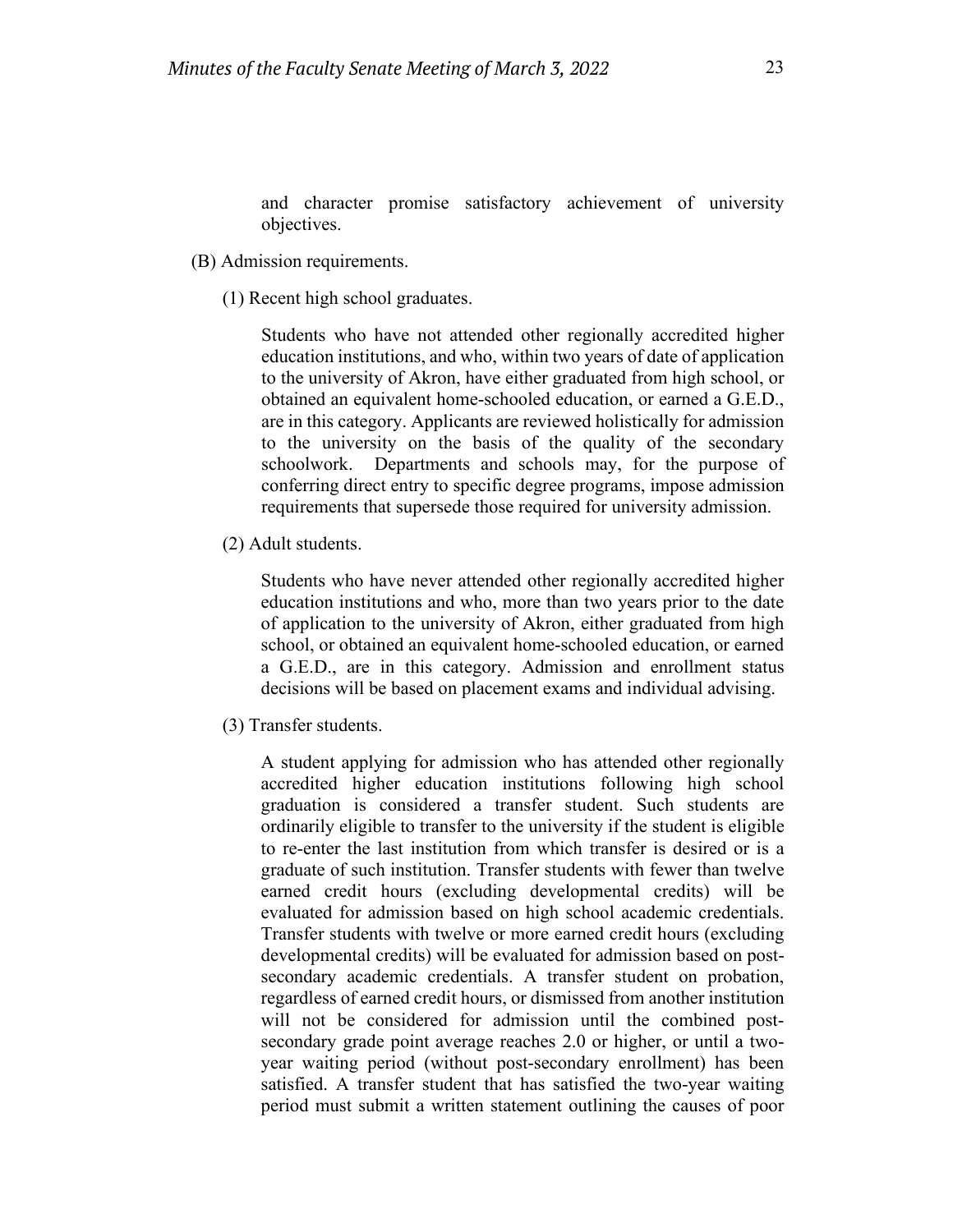academic performance and steps taken toward improvement. A student dismissed from another institution for disciplinary reasons will not be admitted unless changes in the student's circumstances indicate a strong likelihood that the student will abide by the university's code of student conduct.

The student must present scholastic records judged to be satisfactory by university of Akron officials. The assessment of scholastic records may include consideration of prior courses, grade-point average, credit value and other such factors which the university or individual colleges use in evaluating, ranking, or otherwise determining admissibility to the university or to specific programs. Admission and enrollment status decisions will be based on these scholastic records, placement exams and individual advising.

(4) Postbaccalaureate students.

A student who holds a baccalaureate degree from a regionally accredited college or university and desires to obtain further education but has not been admitted to the graduate school should apply as a postbaccalaureate student.

(5) Special students.

A special student is enrolled as a non-degree seeking student to participate in a special short-term program. A special student may not take more than fifteen credits unless official status as a regular student is gained.

- (C) Transfer admission into degree-granting colleges, certain departments/schools and certified programs.
	- (1) Admission procedures and requirements vary for each of the university degree-granting colleges, some departments within the degreegranting colleges and certain certificated programs. Information about these admission procedures and requirements is available in the dean's office of the various degree-granting colleges.
	- (2) Except as otherwise stated herein, admission to the university of Akron does not, per se, entitle a student to admission into a degree-granting college, any department which has admission procedures and requirements, or certain certificated programs. Students seeking admission into these colleges, departments or programs must meet the requirements of the respective college, department or program as the situation may warrant.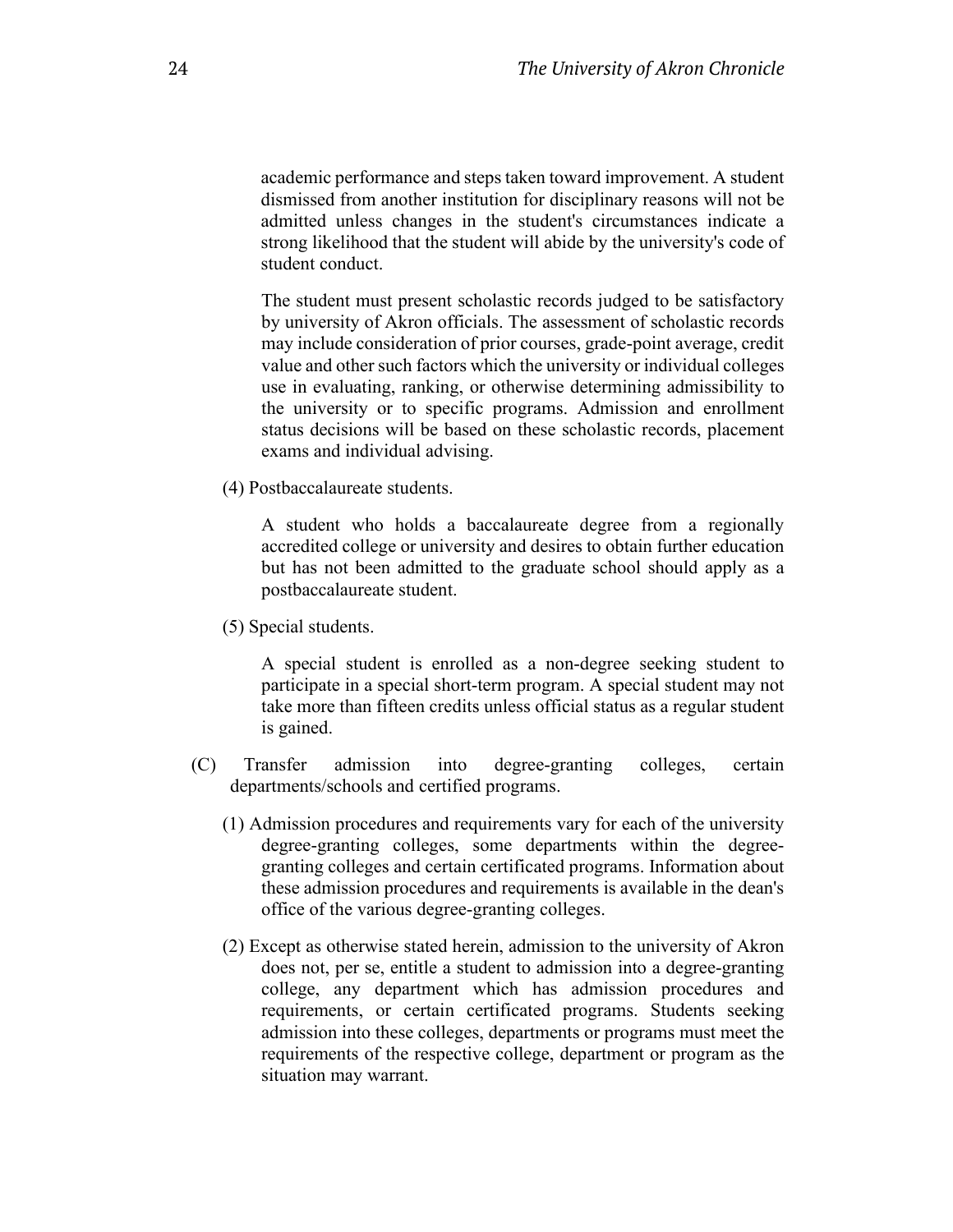- (3) Admission procedures and requirements of the degree-granting colleges, any departments which have admission procedures and requirements, or certain certificated programs are subject to change from time to time when recommended by faculty senate and approved by the board of trustees. Students are advised to consult advisers within these colleges, departments or programs, the general bulletin, and other university documents that may apply to the discipline or program in which they seek admission to ascertain the current admission procedure and requirements for the college, department or program in which they seek admission.
- (4) Unless explicitly stated otherwise in college or program-specific criteria for inter-college transfer, only the university of Akron grade point average after successful completion of fifteen or more credits will be used to determine eligibility for students to inter-college transfer into their desired degree-granting college and major.
- (D) International student program.
	- (1) The university of Akron welcomes qualified students from other lands and seeks to make their educational experiences pleasant and meaningful. These students represent numerous countries, and they pursue studies in a number of major fields.
	- (2) Admission procedures for international undergraduates.
		- (a) Applicants may be accepted for any academic term. All admission requirements should therefore be completed at least forty-five days prior to start of the term for which the student wishes to enroll.
		- (b) The following application procedures should be followed:
			- (i) Apply through online or other mechanisms appropriate at the time.
			- (ii) Submit official transcripts from all secondary or middle schools and all universities/colleges previously attended. Original academic records in languages other than English must be accompanied by exact English translations and certified by the school, an official translator or by a U.S. consular officer, and accompanied by appropriate verifications.
			- (iii) Degree conferral.

Applicants must submit supporting documentation for all earned degrees indicated on the application. Provisional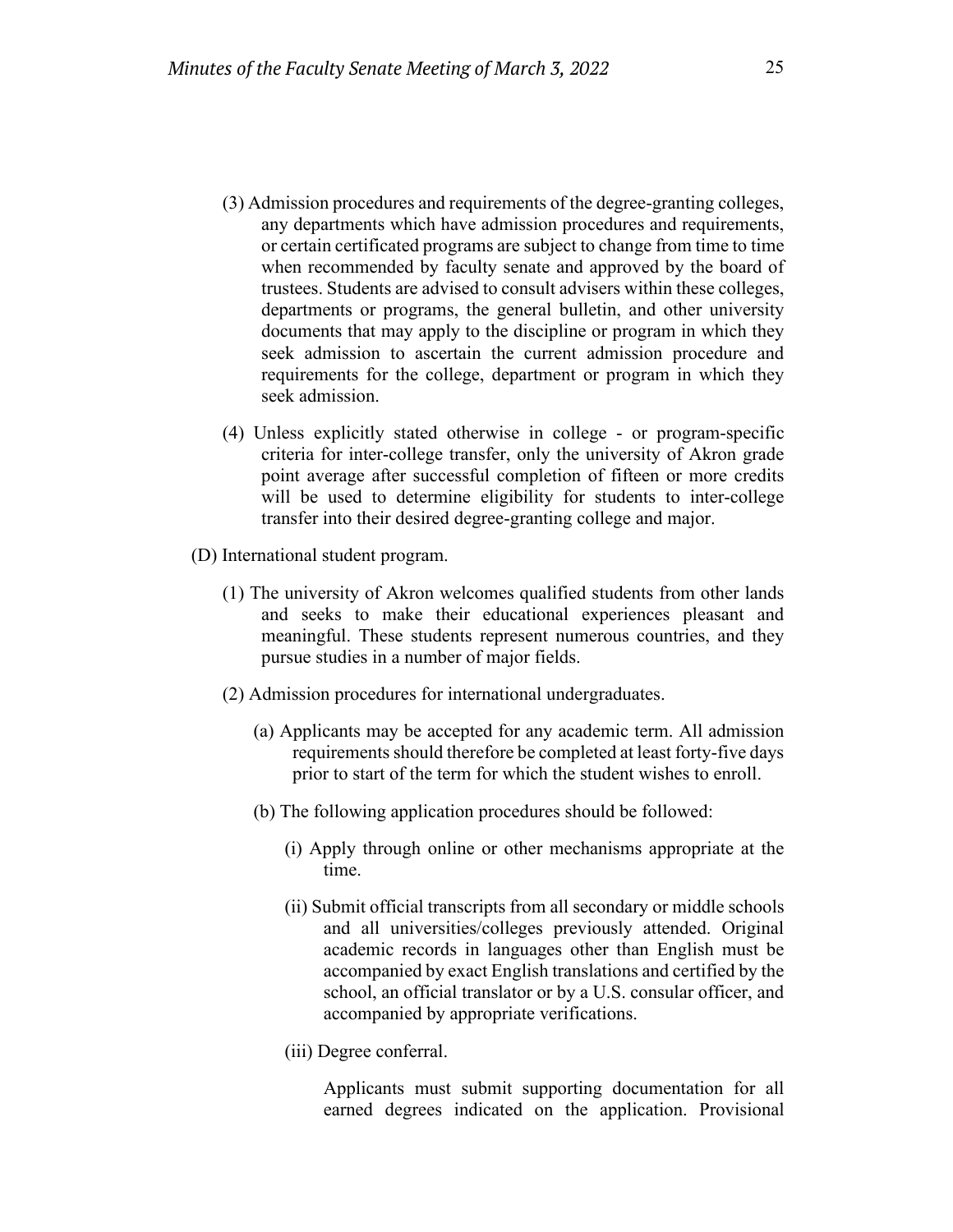certificates may be accepted pending the award of a degree. High school/secondary school students must show proof of graduation before they will be permitted to register for their first semester.

(iv) Proof of English language proficiency.

The university of Akron requires all students for whom English is not the native language to take the "Test of English as a Foreign Language" ("TOEFL") the "International English Language Testing System" ("IELTS"), or the "Michigan English Laboratory Assessment Battery" ("MELAB"). "TOEFL" applications may be obtained from bi-national agencies, "United States Information Service" ("USIS") offices, or from the "Educational Testing Service" ("ETS"). The "IELTS" is jointly administered by Cambridge ("ESOL"), British Council and IDP Education Australia. The "MELAB" is a secure test battery, and is administered only by the ELI-UM and ELI-UM authorized official examiners in the United States and Canada. Undergraduate students must achieve a minimum "TOEFL" score of seventy-one (internet-based test) or a corresponding minimum "IELTS" or "MELAB" score. "TOEFL", "IELTS", and "MELAB" scores older than two years are invalid and unacceptable.

(v) Proof of adequate financial support.

An international student is required to submit a "Declaration and Certification of Finances" and official documents showing that the student has sufficient funds to cover the cost of the student's education, living expenses, and health insurance while attending the university of Akron and that these funds will be available to them in this country. Immigration regulations prevent the student from earning any substantial portion of these funds while studying in the United States. Each international student will be held responsible for obtaining and maintaining appropriate health and accident insurance coverage while enrolled at this institution. This insurance coverage is mandatory as described below.

(vi) Student health insurance.

All international students will automatically be enrolled in the student major medical health insurance available through the university, the cost of which will be assessed as a fee and applied to the student's account unless prior to enrollment the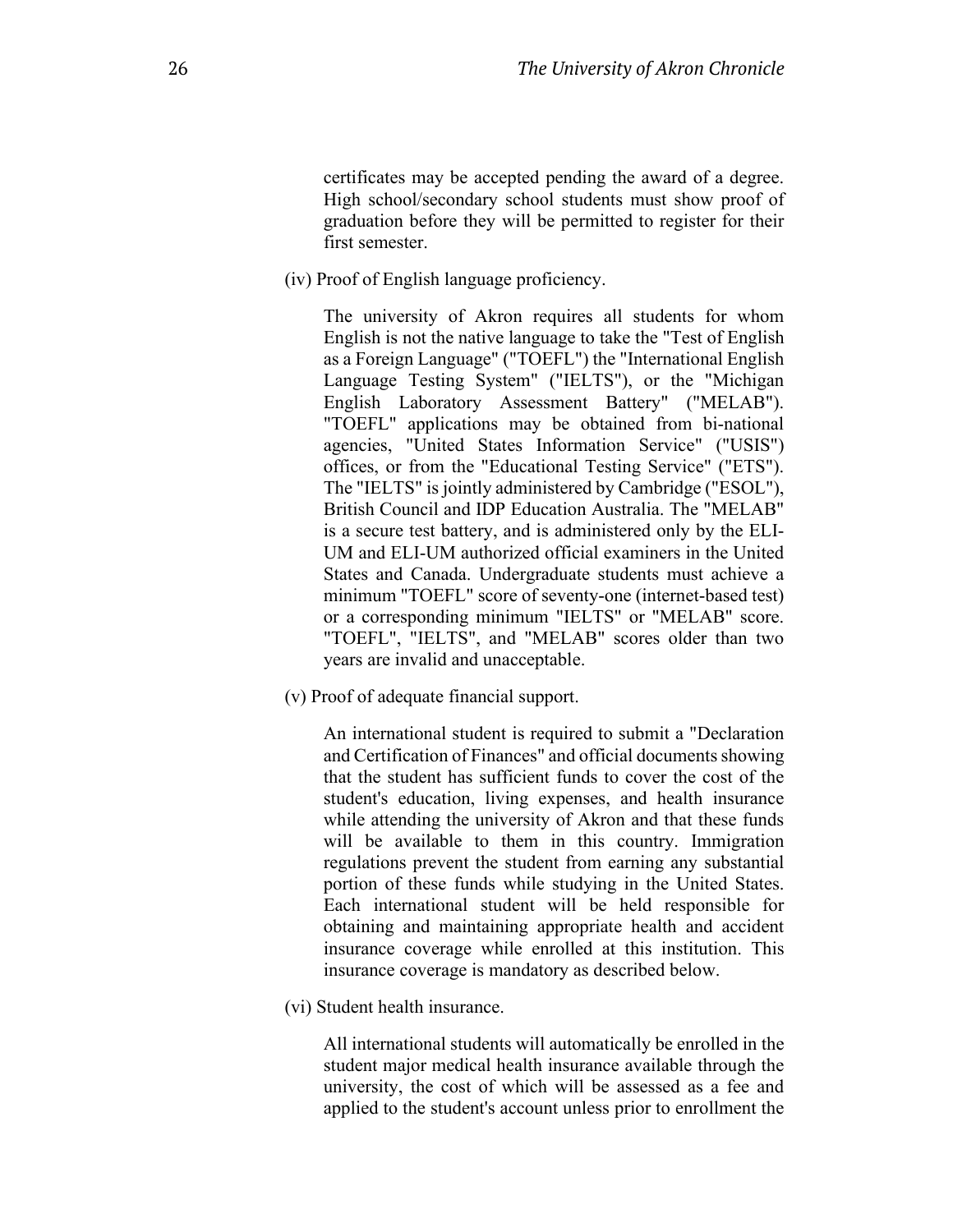student provides proof, as proscribed by the university, and maintains in full force and effect during enrollment, major medical insurance that meets or exceeds requirements established by the university.

(3) Orientation.

The international student is required to attend a special orientation program which is held prior to the beginning of fall/spring semester classes. A student admitted for summer semester must attend the fall semester orientation. The schedule for orientation will be mailed with the "Certificate of Eligibility" from the office of international programs' immigration specialists. During orientation, the international student is given an English language placement examination. This is in addition to the international proficiency examination. The student may be required to participate in noncredit English classes if it is felt the results of this placement examination warrant such action.

(4) English language institute.

The university of Akron offers an intensive English language institute program for the international student whose command of the English language has not reached the level of proficiency to enable the student to begin full-time coursework. The English language institute operates on a schedule of two fifteen-week semesters and a summer session. An applicant is required to pass a language proficiency test before being fully admitted for academic study. An international student enrolled in the English language institute may not enroll for undergraduate coursework at the same time.

| 6/20/2020                             |
|---------------------------------------|
|                                       |
| M. Celeste Cook                       |
| Secretary<br><b>Board of Trustees</b> |
|                                       |
| 111.15                                |
| 3359                                  |
| 3359                                  |
|                                       |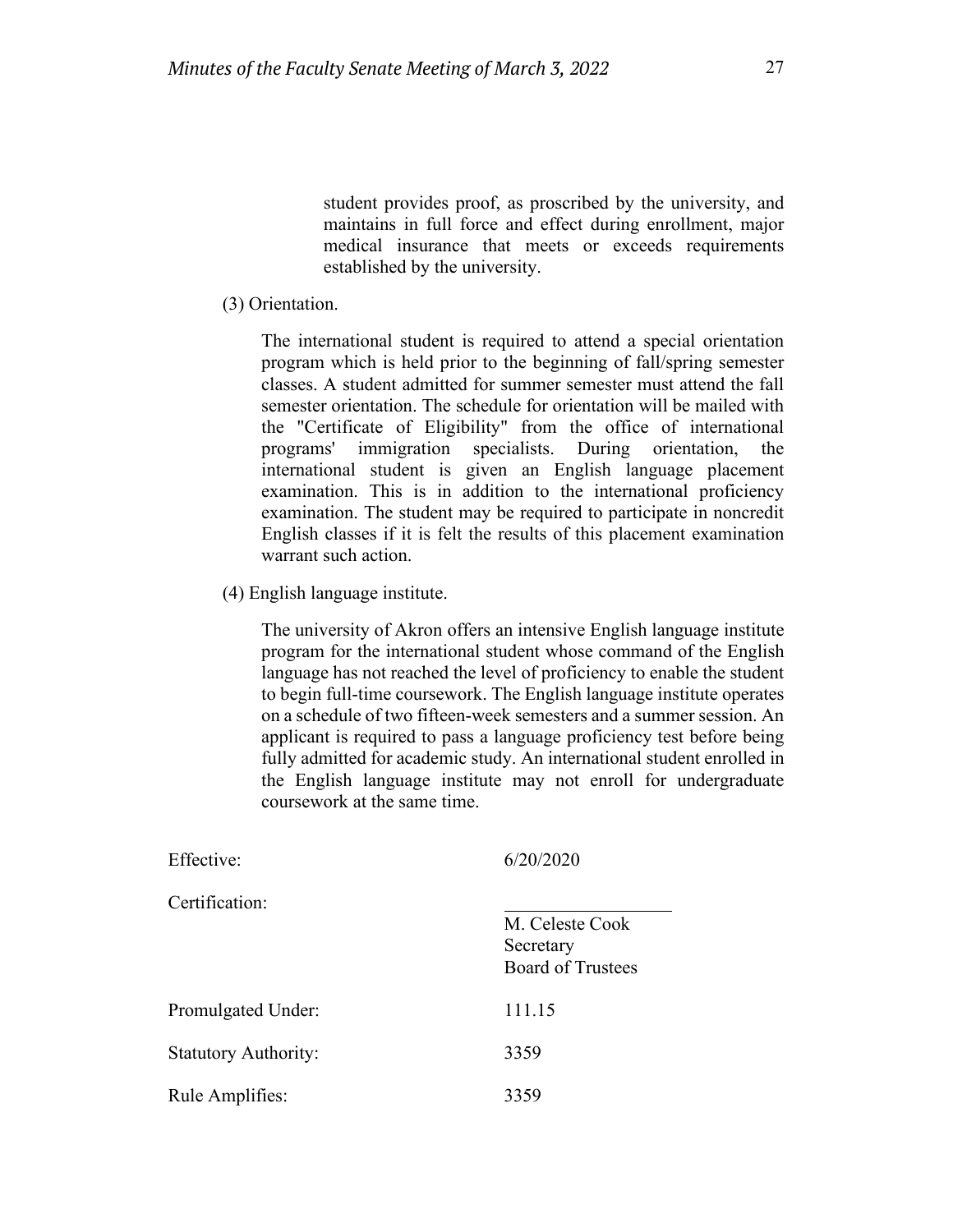Prior Effective Dates: Prior to 11/04/1977, 08/30/1979, 01/30/1981, 05/15/1982, 01/30/1987, 05/22/1991, 08/31/1992, 09/11/2000, 10/30/2005, 06/25/2007, 06/30/2011, 05/23/2013, 06/27/2014, 02/01/2015, 12/22/2019, 02/24/2020

# **APPENDIX B**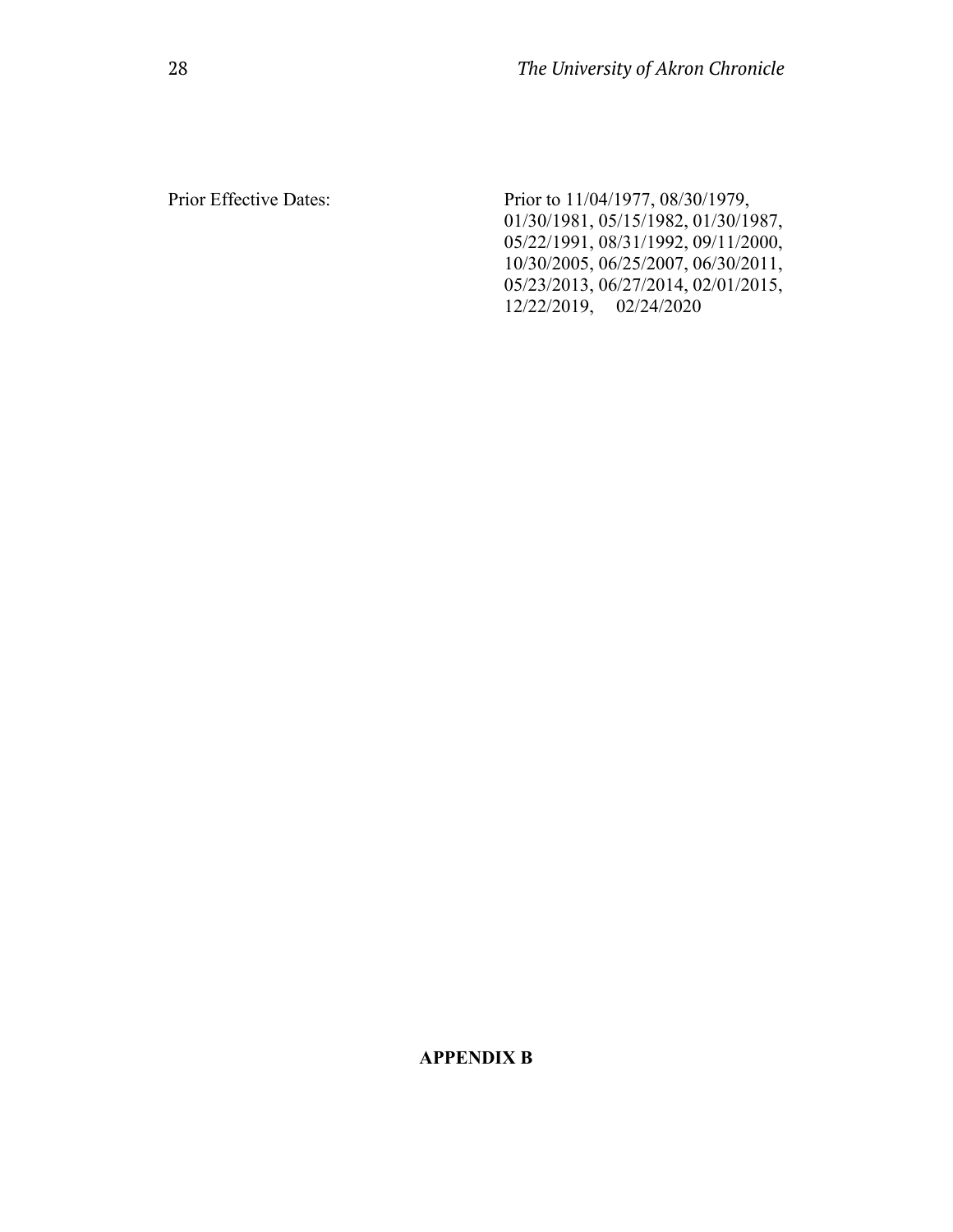# Computing & Communications Technologies Committee Report

The CCTC met on Thursday, February 10, 2022.

The committee continued its review of a draft of an information security awareness training policy that was submitted to the Faculty Senate by Information Technology Services. The review will continue during the next meeting of the committee.

The next meeting of the CCTC will be on Thursday, March 10.

Scott Randby CCTC Chair

# **APPENDIX C**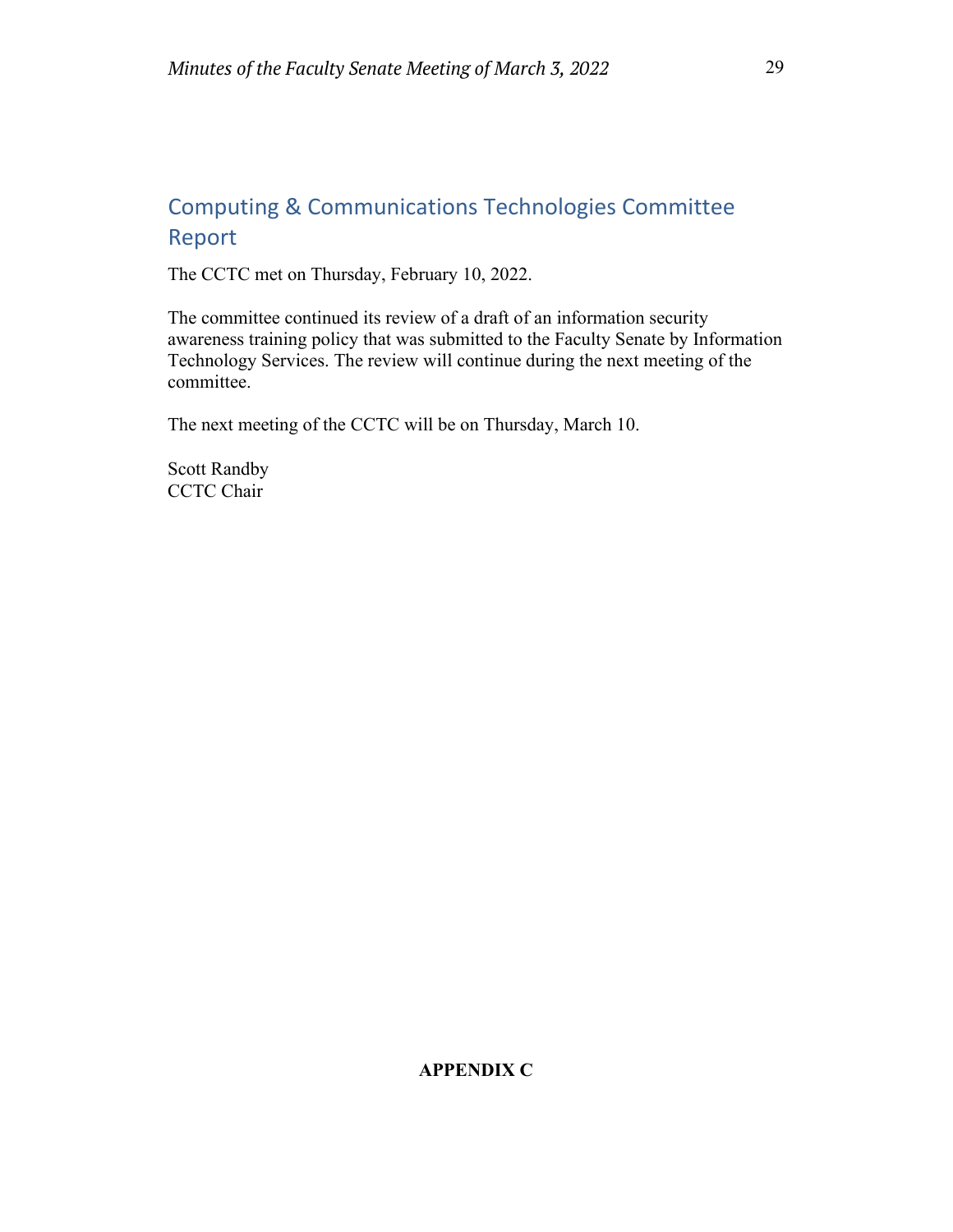CRC Report to Faculty Senate March 3, 2022

At the February  $10^{th}$  Faculty Senate meeting, proposal 244304BS : Cyber Forensics, was returned to the Curriculum review Committee for further discussion based on a motion from Dr. Scott Randby.

CRC met with Dr. Stacy Willet, Mr. Stan Smith, and Mr. Ben Rochester regarding the motion. Upon consultation with this proposer's group, it was compromised that the following courses will be added as electives in this program: 2440:134 Cybersecurity Fundamentals, 2030:361 Applied Cryptography, 2440:450 Applied Data Mining. The bulletin description was updated to better reflect and describe the program.

CRC also met with Dr. Scott Randby and Dr. John Nicholas. It was noted that both agreed with the changes made. It is also noted that Dr. Randby still has concerns regarding the name of the program but stated that he is asking CRC to make a recommendation. Dr. Randby also noted that his first and foremost concern is the student.

CRC voted on the proposal, and the proposal has been approved with the amendments.

#### **244304BS: CYBER FORENSICS**

**In Workflow**

- **1. PUBSVCTECH Chair (kfshaff@uakron.edu)**
- **2. CHP Curriculum Committee Chair (hkatafiasz@uakron.edu)**
- **3. Curriculum Review Committee chair (knk@uakron.edu)**
- **4. Institutional Research (mgullatta@uakron.edu)**
- **5. Faculty Senate Chair (saliga@uakron.edu; kbudd@uakron.edu)**
- **6. Provost's Office (awiebe@uakron.edu; lrooks@uakron.edu; chendricks@uakron.edu)**
- **7. Registrar (ajb40@uakron.edu; sjj@uakron.edu; wwelday@uakron.edu; dab34@uakron.edu)**
- **8. PeopleSoft (PeopleSoft@uakron.edu)**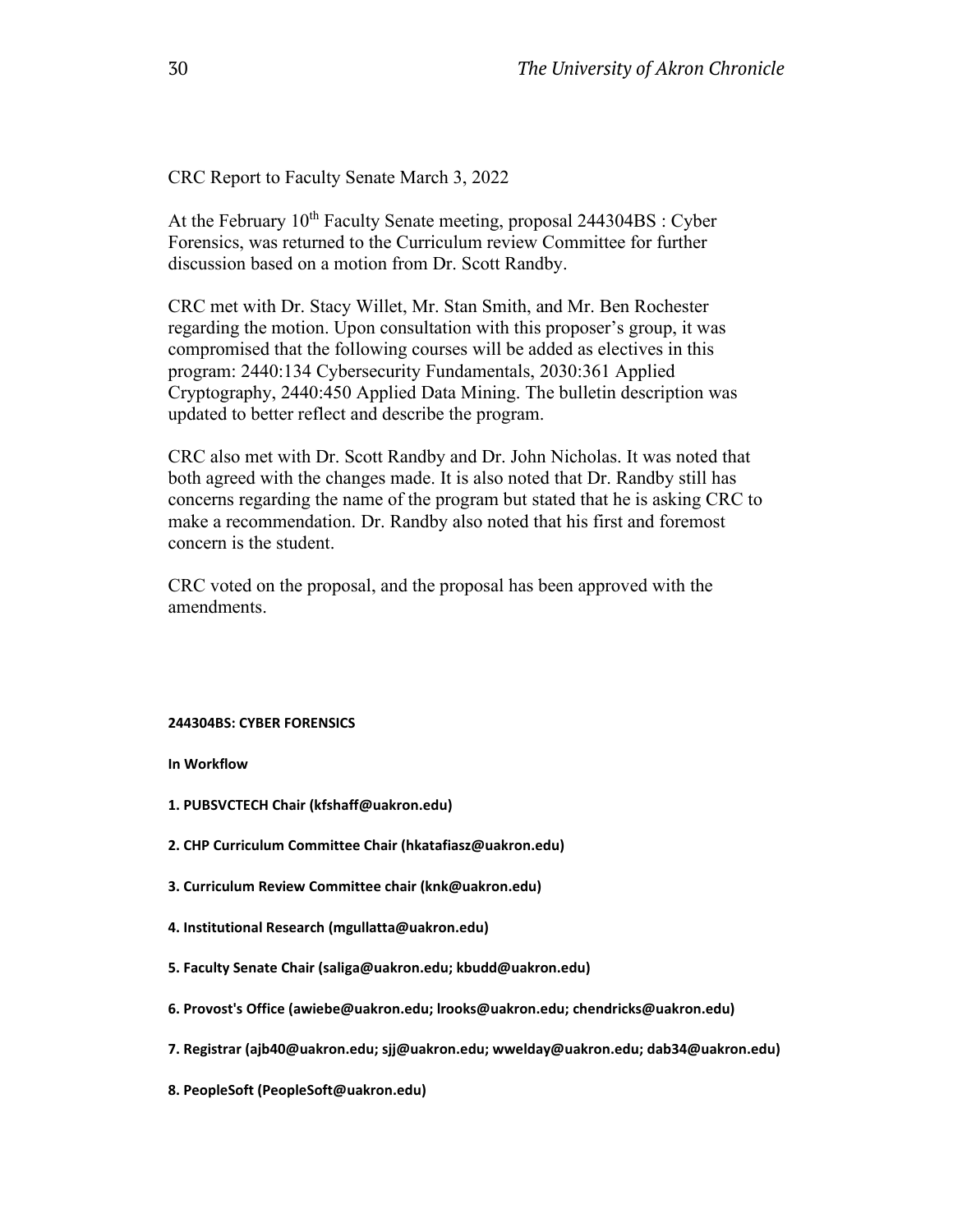#### **Approval Path**

**1. Fri, 03 Dec 2021 19:22:45 GMT**

**Katherine Shaffer (kfshaff): Approved for PUBSVCTECH Chair**

**2. Fri, 10 Dec 2021 15:36:36 GMT**

**Heather Katafiasz (hkatafiasz): Approved for CHP Curriculum Committee Chair**

**3. Wed, 12 Jan 2022 16:13:23 GMT**

**Kristine Kraft (knk): Approved for Curriculum Review Committee chair**

**4. Wed, 12 Jan 2022 16:22:59 GMT**

**Kristine Kraft (knk): Approved for Institutional Research**

**5. Wed, 12 Jan 2022 16:27:02 GMT**

**Kristine Kraft (knk): Rollback to Initiator**

**6. Thu, 27 Jan 2022 17:05:13 GMT**

**Katherine Shaffer (kfshaff): Approved for PUBSVCTECH Chair**

**7. Thu, 27 Jan 2022 22:34:05 GMT**

**Heather Katafiasz (hkatafiasz): Approved for CHP Curriculum Committee Chair**

**8. Fri, 28 Jan 2022 14:15:56 GMT**

**Kristine Kraft (knk): Approved for Curriculum Review Committee chair**

**9. Fri, 28 Jan 2022 14:16:08 GMT**

**Kristine Kraft (knk): Approved for Institutional Research**

**10. Sun, 13 Feb 2022 17:50:57 GMT**

**Kathryn Budd (kbudd): Rollback to Curriculum Review Committee chair for Faculty Senate Chair**

**11. Sat, 26 Feb 2022 13:23:25 GMT**

**Kristine Kraft (knk): Approved for Curriculum Review Committee chair**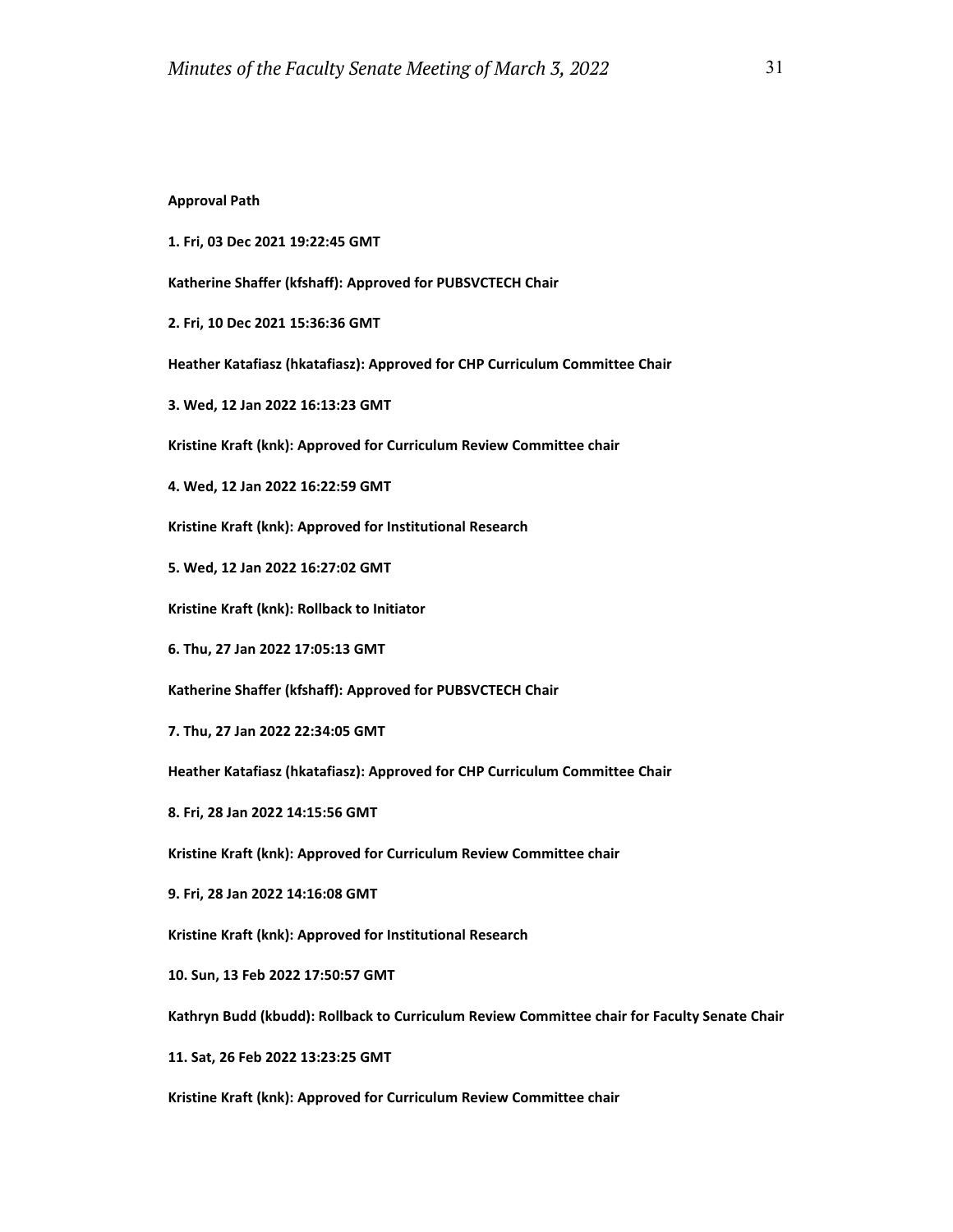```
12. Mon, 28 Feb 2022 15:15:53 GMT
Kristine Kraft (knk): Approved for Institutional Research
13. Fri, 04 Mar 2022 00:54:36 GMT
Kathryn Budd (kbudd): Approved for Faculty Senate Chair
History
1. Apr 29, 2021 by Steven Jacobson (sjj)
2. May 18, 2021 by Steven Jacobson (sjj)
3. Jul 12, 2021 by Steven Jacobson (sjj)
Date Submitted: Thu, 27 Jan 2022 17:04:09 GMT
Viewing: 244304BS : Cyber Forensics
Last approved: Mon, 12 Jul 2021 11:58:14 GMT
Last edit: Thu, 03 Mar 2022 21:28:28 GMT
Changes proposed by: Stacy Willett (smuffet)
Type of Change
Minor
Program Title
Cyber Forensics
Academic Plan
244304BS
2 244304BS: Cyber Forensics
Author - Proposed Creators
Author Name Author's Email
Stacy Willett smuffet@uakron.edu
```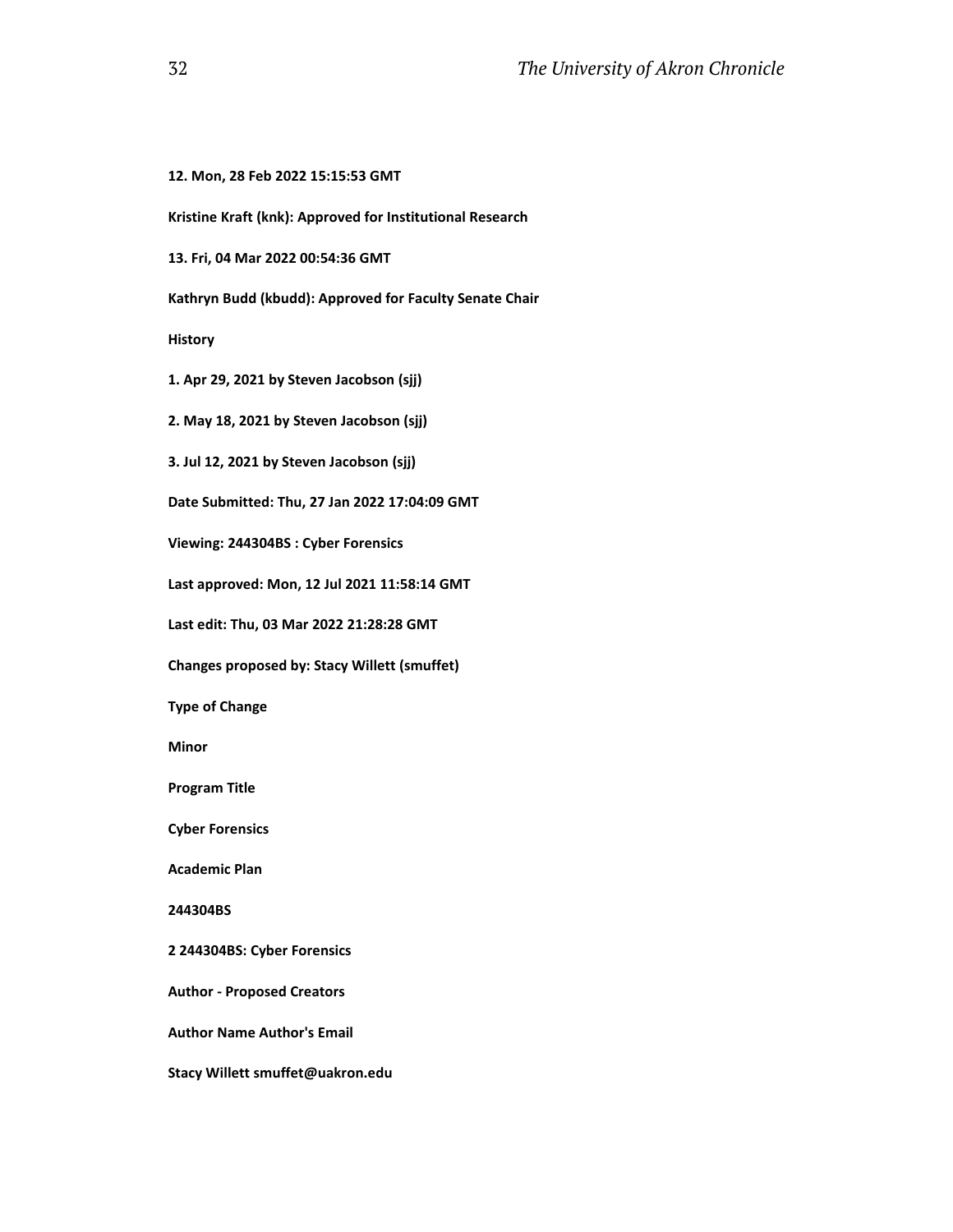**Stan Smith shsmith@uakron.edu**

**Effective Catalog Year**

**2022-2023**

**Primary College**

**College of Health and Human Sciences**

**Primary Department**

**Disaster Science and Emergency Services**

**Is this program Interdisciplinary?**

**No**

**Is Proposal related to another program proposal?**

**No**

**Is the current proposal dependent on a related course proposal?**

**No**

**Rationale: Why is this change or addition to the University curriculum being proposed? Provide a concise description:**

**Due to the university reorganization, the Digital Forensics degree previously housed in CIS was moved to DSES. This curriculum is to**

**align the program to its new department more closely and clearly as directed by the administration.**

**What are the benefits to the student:**

**The students need a clear academic program pathway from this reorganization and a clear understanding of where the program**

**resides.**

**Delivery Sites**

**Uakron (Main Campus)**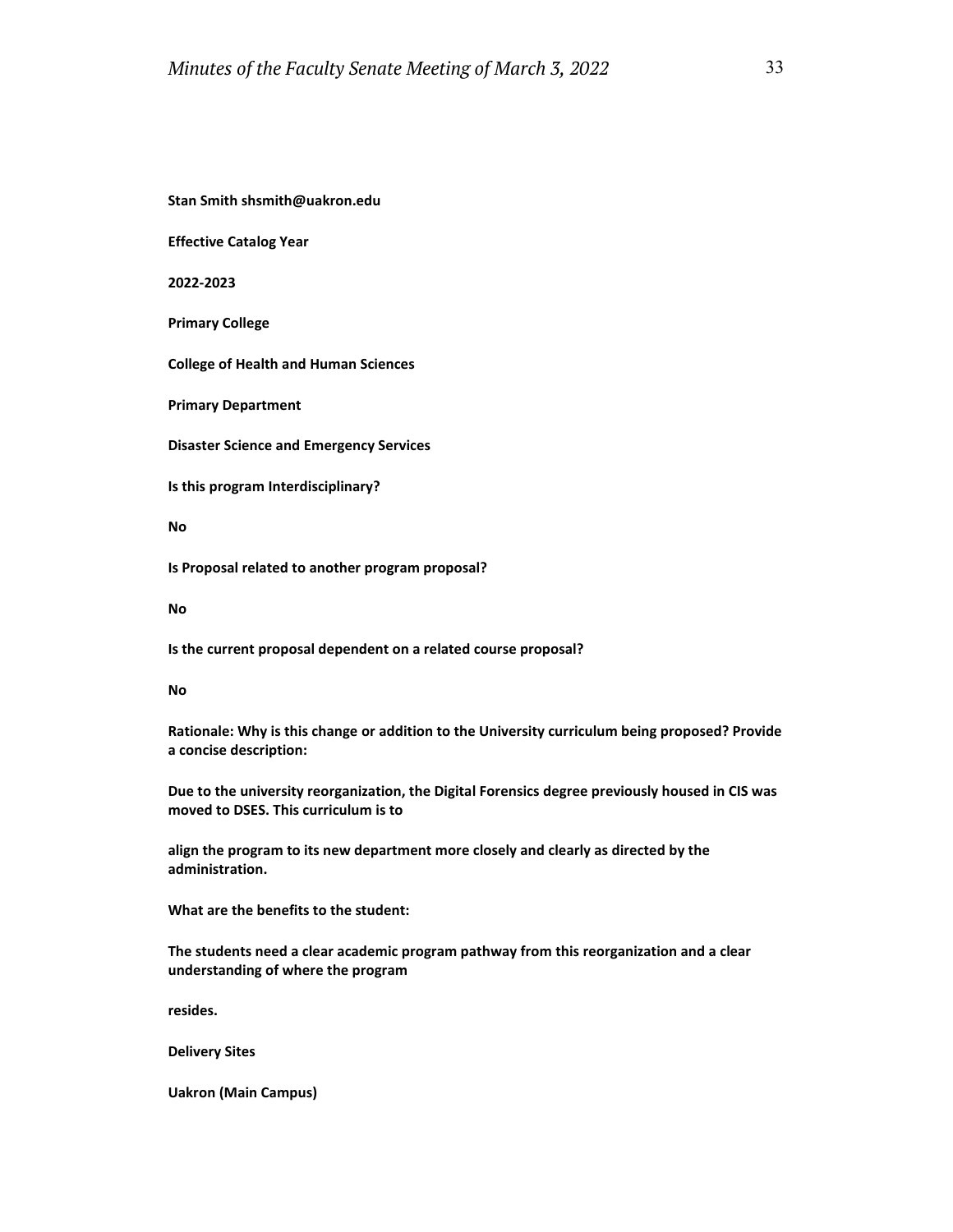**Online**

**Bulletin Description**

**The Cyber Forensics Bachelor's Degree housed in the School of Disaster Science and Emergency Services allows students to**

**attain knowledge of digital forensics, computer network forensics, and develop applied skills to qualify for such positions as law**

**enforcement professionals, digital forensics analyst, and cyber forensics analyst. Students will combine classroom experiences with**

**virtual resources from the Musson ICS Testbed and The University of Akron Regional Programming Center Cyber Range.**

**What are the program-specific admissions requirements:**

**To be admitted into the College of Health and Human Sciences, a student must have a GPA of 2.0. A student can complete the**

**transfer process through an appointment with an Academic Advisor in the college of which they reside.**

**Program Type**

**Bachelor's**

**Show the course listing, by groups, as it will appear in the bulletin:**

**Cyber Forensics Major Core**

**Code Title Hours**

**2235:100 Introduction to Digital Forensics 3**

**2235:280 Cybercrime 3**

**2235:281 Computer Forensic Methods 3**

**2235:382 File System Analysis 3**

**2235:441 Network Forensics I 3**

**2235:381 Computer Forensic Methods II 3**

**2235:283 Cyber Warfare 3**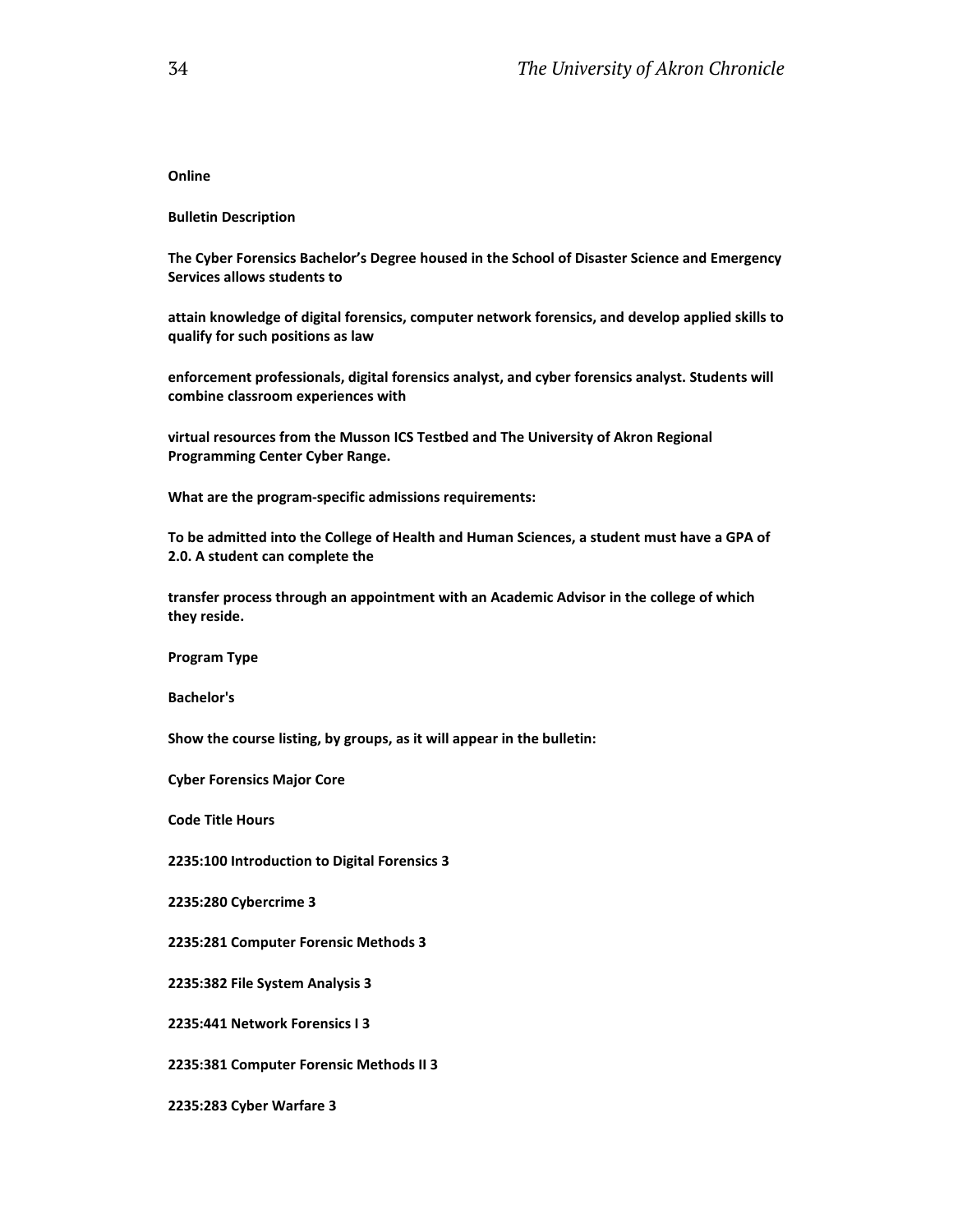**2235:443 Network Forensics II 3**

**2235:383 Ethical Hacking 3**

**2235:493 Course 2235:493 Not Found 3**

**244304BS: Cyber Forensics 3**

**2235:284 Windows Forensics 3**

**2235:442 Wireless Forensics 3**

**2235:440 Intrusion Detection 3**

**2235:485 Course 2235:485 Not Found 4**

**2220:480 Digital and Scientific Evidence 3**

**3800:100 Introduction to Criminal Justice 3**

**3800:104 Evidence & Criminal Legal Process 3**

**3600:120 Introduction to Ethics 3**

**3470:250 Statistics for Everyday Life 4**

**3800:102 Principles of Criminal Law 3**

**2440:145 Introduction to Unix/Linux 3**

**3800:251 Criminal Investigation 3**

**3800:298 Applied Ethics in Criminal Justice 3**

**or 3600:363 Ethics of Policing**

**or 3600:364 Digital Ethics**

**3800:307 Foundations of Crime Analysis 3**

**2440:201 Networking Basics 3**

**2440:430 Network Monitoring and Management 3**

**Total Hours 80**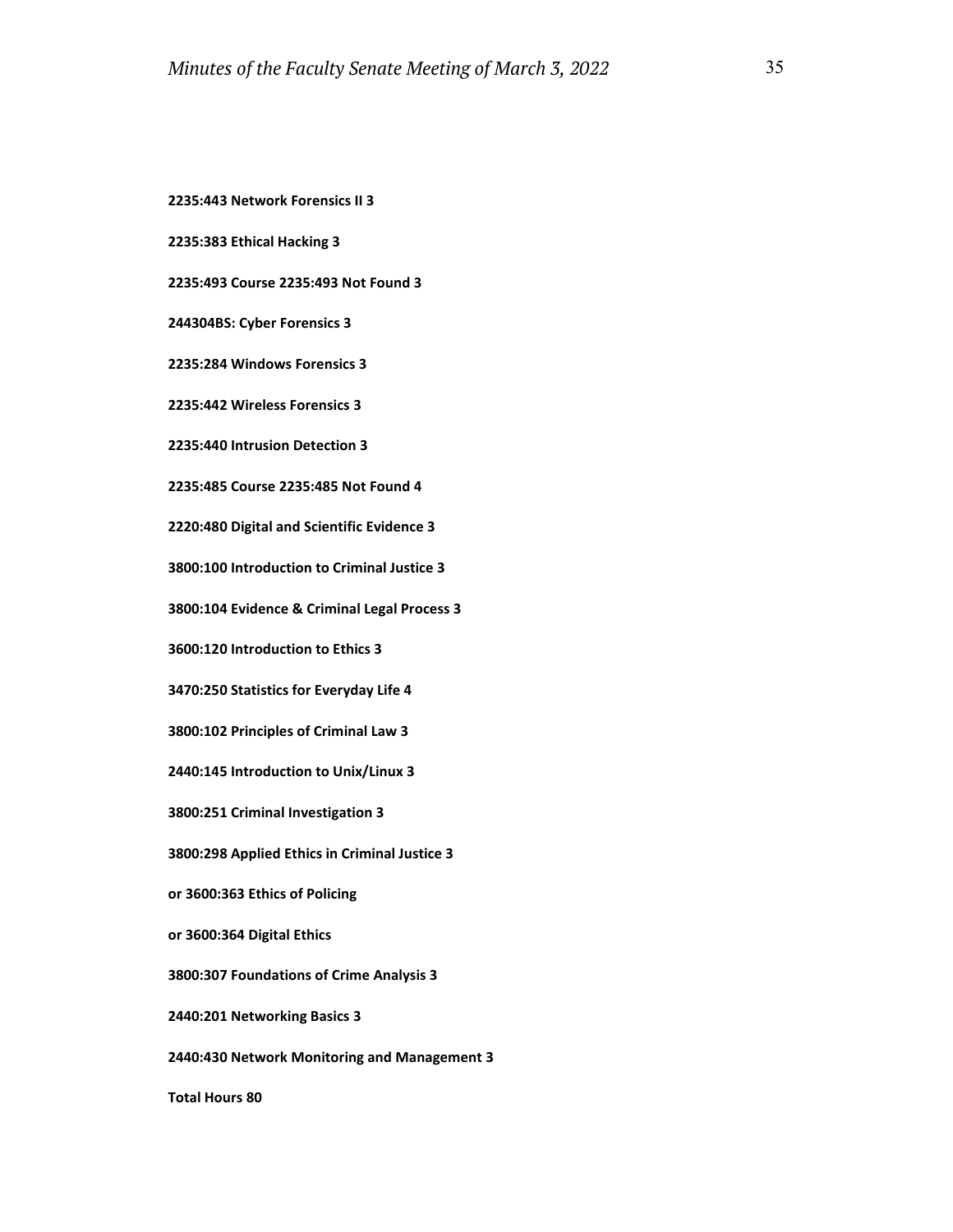```
Electives: Please choose 9 credits from the list below.
Code Title Hours
2235:xxx or
3800 xxx 9
2440:134 Cybersecurity Fundamentals 3
2030:361 Applied Cryptography 3
2440:450 Applied Data Mining 3
Please provide a sample plan of study (Required for Bachelor and Associate degrees)
1st Year 
Fall Semester Hours
2020:121 English 3
3470:250 Statistics for Everyday Life 4
2235:100 Introduction to Digital Forensics 3
3800:100 Introduction to Criminal Justice 3
2420:263 Professional Communications and Presentations 3
Hours 16
Spring Semester
3300:222 Technical Report Writing 3
3800:104 Evidence & Criminal Legal Process 3
3600:120 Introduction to Ethics 3
3800:102 Principles of Criminal Law 3
2440:145 Introduction to Unix/Linux 3
Hours 15
```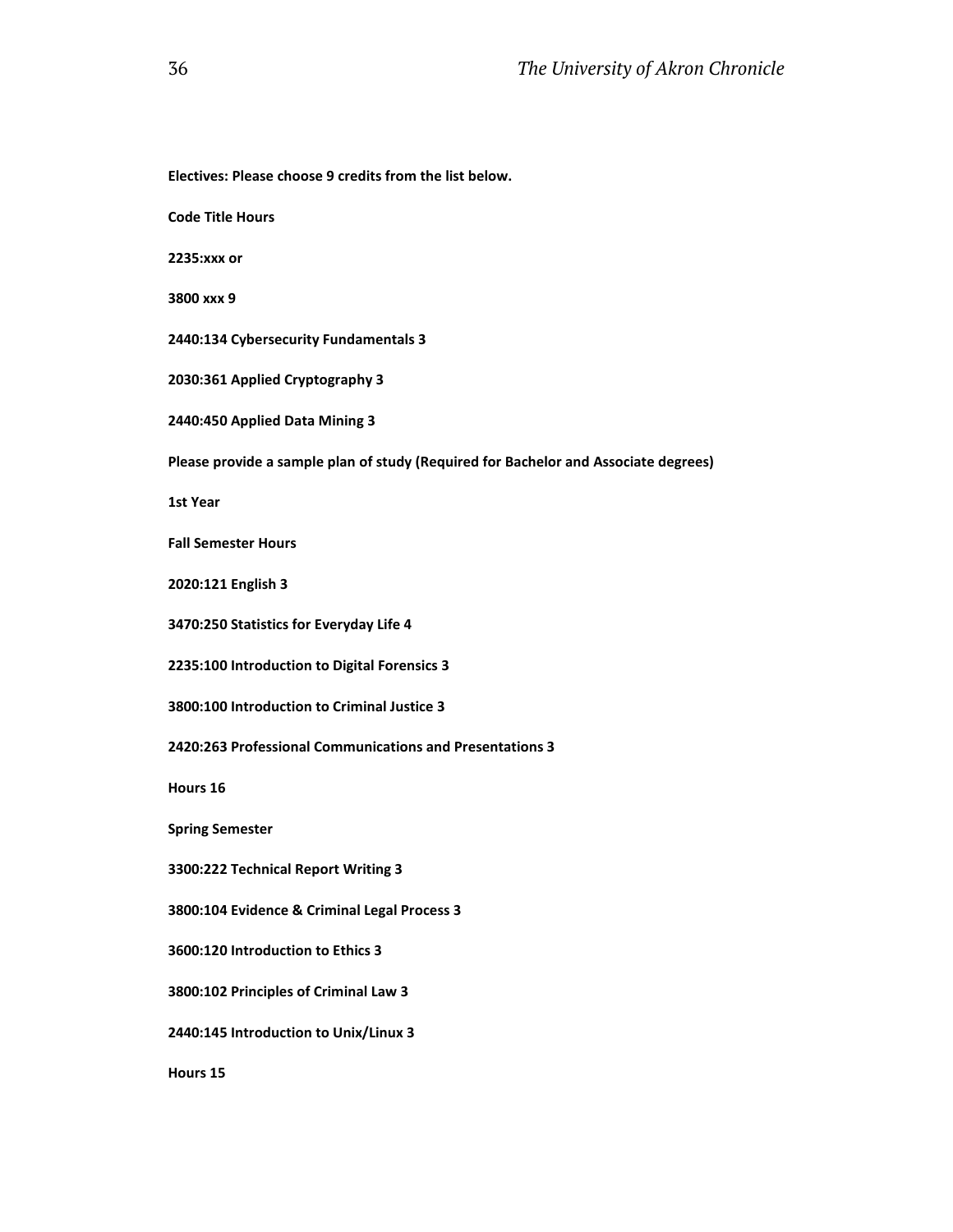**2nd Year Fall Semester 3850:100 Introduction to Sociology 3 3700:100 Government & Politics in the United States 3 3800:251 Criminal Investigation 3 2235:280 Cybercrime 3 Natural Science with Lab Requirement 4 Hours 16 Spring Semester 3850:243 Contemporary Global Issues 3 2235:281 Computer Forensic Methods 3 4 244304BS: Cyber Forensics 3800:298 or 3600:363 or 3600:364 Applied Ethics in Criminal Justice or Ethics of Policing or Digital Ethics 3 Elective 2235:xxx or 3800:xxx 3 2440:201 Networking Basics 3 Hours 15 3rd Year**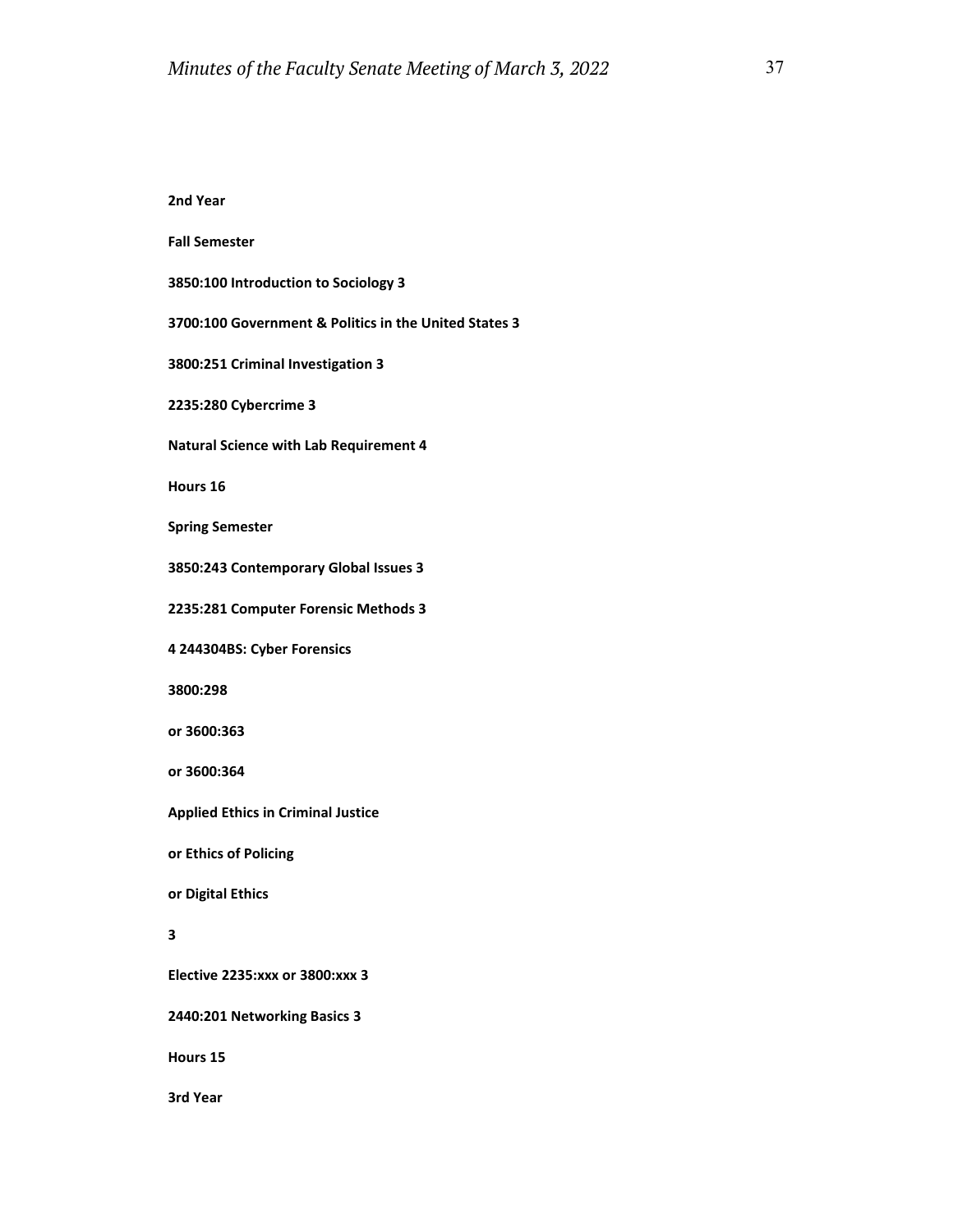**Fall Semester**

**2235:382 File System Analysis 3**

**2235:441 Network Forensics I 3**

**2235:381 Computer Forensic Methods II 3**

**2235:283 Cyber Warfare 3**

**Natural Science Requirement 3**

**Hours 15**

**Spring Semester**

**3800:307 Foundations of Crime Analysis 3**

**2235:443 Network Forensics II 3**

**2235:383 Ethical Hacking 3**

**2235:493 Course 2235:493 Not Found 3**

**Elective 2235:xxx or 3800:xxx 3**

**Hours 15**

**4th Year**

**Fall Semester**

**7100:210**

**or 7500:201**

**or 7900:200**

**Visual Arts Awareness**

**or Exploring Music: Bach to Rock**

**or Viewing Dance**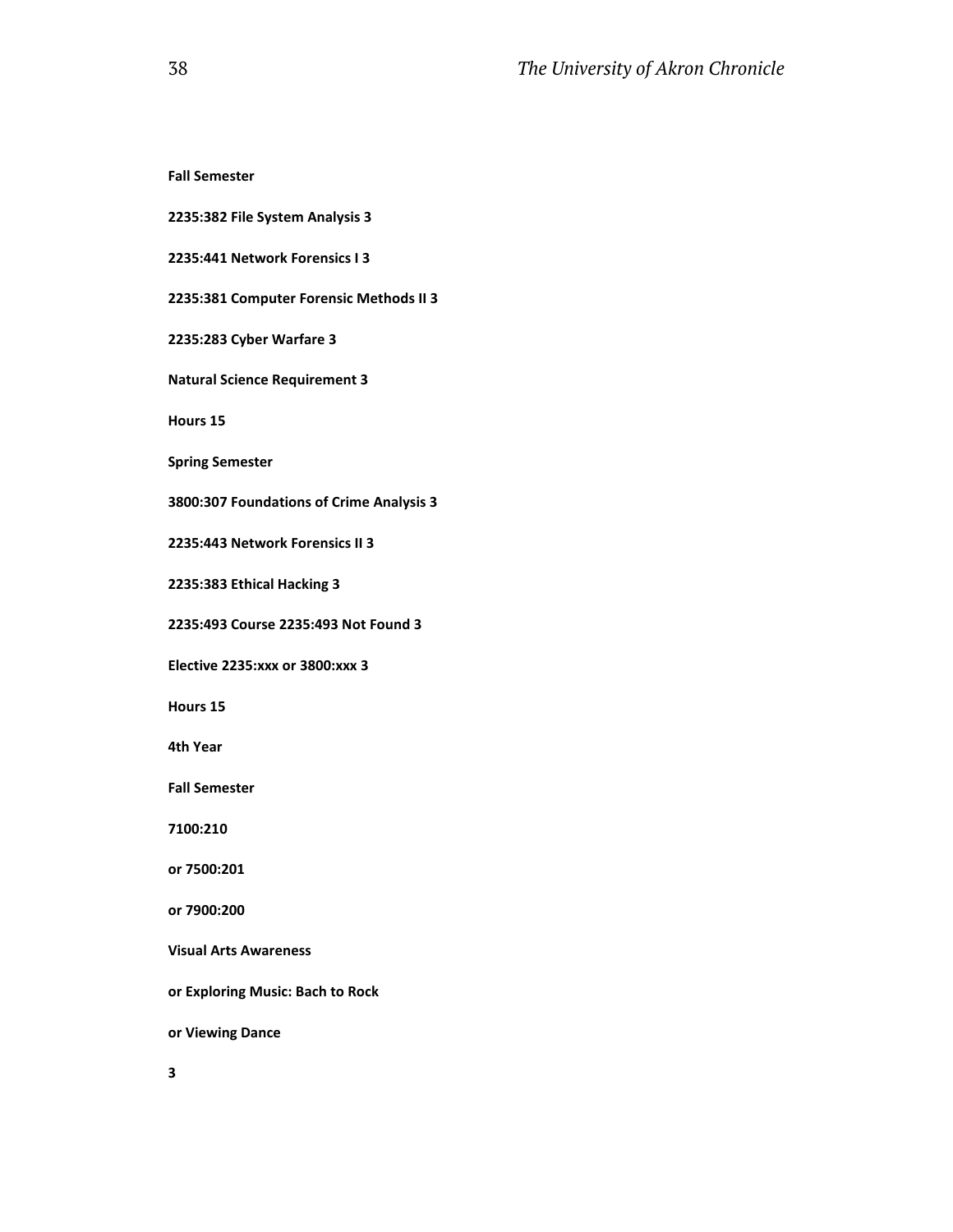**2220:480 Digital and Scientific Evidence 3**

**2235:284 Windows Forensics 3**

**2235:442 Wireless Forensics 3**

**Arts and Humanities Requirement 3**

**Hours 15**

**Spring Semester**

**2235:440 Intrusion Detection 3**

**2235:485 Course 2235:485 Not Found 4**

**Elective 2235:xxx or 3800:xxx 3**

**2440:430 Network Monitoring and Management 3**

**Hours 13**

**Total Hours 120**

**Minimum Required Credits**

**120**

**Please justfy the number of credit hours (or the change in credit hours):**

**This is a drop in credit hours to 120. This better aligns the new program plan with student graduation timelines.**

**Specify any articulation agreements (direct transfer opportunities) with other institutions that will be in effect for this program:**

**None**

**Mode of Delivery**

**Check all that apply**

**Hybrid**

**Online**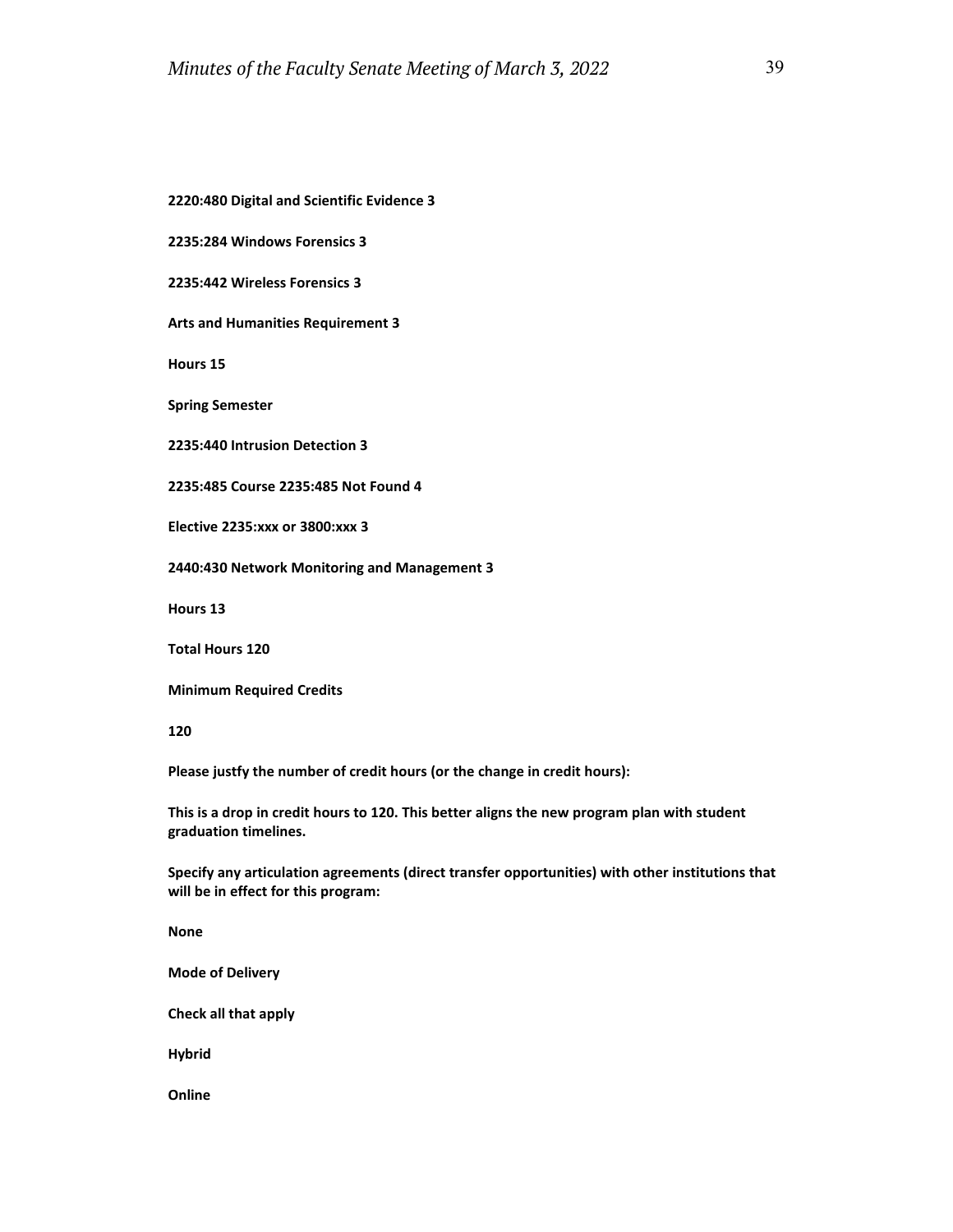#### **Traditional**

#### **Reviewer Comments**

**Kristine Kraft (knk) (Wed, 12 Jan 2022 16:27:02 GMT): Rollback: CRC notes that the course listing appears to be the plan of study and**

**the course listing appears in the plan of study. This needs to be corrected. In your course listing - there needs to be groupings such as** 

**electives, required courses, electives etc. If you have questions please feel free to reach out.**

**244304BS: Cyber Forensics 5**

**Kristine Kraft (knk) (Fri, 28 Jan 2022 14:15:52 GMT): The formatting was changed per the request of CRC.**

**Kathryn Budd (kbudd) (Sun, 13 Feb 2022 17:50:57 GMT): Rollback: Senate is returning this to CRC to address concerns brought up on**

**the Senate floor.**

**Kristine Kraft (knk) (Thu, 24 Feb 2022 14:18:43 GMT): Changes made with the permission of SW. knk**

**Key: 368**

## **APPENDIX D**

**UC meeting 2-8-22**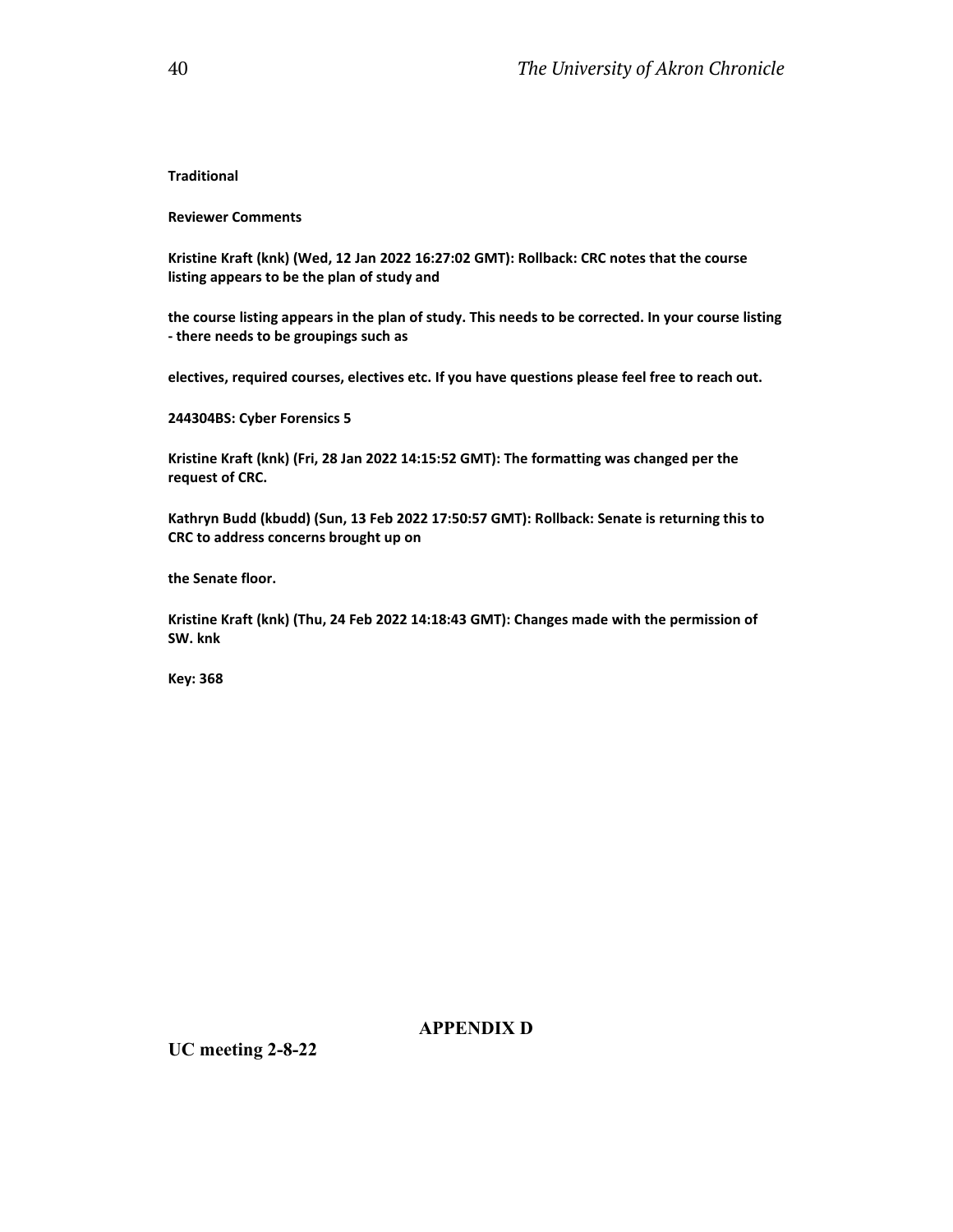The executive committee met with Chair Joe Gingo on 1/25. In the meeting, we discussed the structure and roles of the members of UC.

During the monthly UC meeting on 2.28.22 both the President and Provost spoke to the committee.

President Miller spoke to the recent closure of the University due to weather and how efficiently we did that as a campus community. He expressed his gratefulness of this. He also spoke to an exercise on "UA crisis attack on servers ransomware." He and Georgia have been meeting with alumni and they are seeing positive interest in UA with our alumni. He feel that we are making great progress on 100Mil campaign. He mentioned that he will be giving the State of the University address at the Akron RoundTable. He will be talking about what we are doing to ensure student success, strategic planning and opportunities that have come up in recent months. The university is good shape and well positioned for the future.

Provost Wiencek spoke to the efforts on enrollment and strategic planning. He stated that we made our goal and overall we are looking good on applications. The University is now are pivoting now to confirmations. Students may be admitted at multiple universities and we want to convince them to join UA. We are working to get students to make deposits . He expressed the need for everyone's continued energy and enthusiasm. Please do your best to present a positive image of our university and where we are heading.

The University continues to define strategic efforts that move us forward in our enrollment goals such as adult learners, and how we package and optimize our scholarships. Zips Affordability Scholarships were a success this year but need additional expertise in the financial aid packaging efforts. Kennedy and Co. has been an consulting firm that the University has used with good success already and they will come onboard to help with looking at our scholarship packaging processes. The University is moving to implement a student success software, which has received overwhelming support from all constituent groups on campus. He updated us on the two new deans in CBA and Law, they will be introduced at next BOT meeting. The other searches going along well, two academic dean positions in College of Engineering & Polymer Science as well as the College of Health and Human Sciences.

UC had a Kerry Jackson as a guest speaker. He updated us on the progress that has been made since his hire. UA has faculty and students involved as well as safety forces. This is all coordinated with the city efforts. Last Christmas was first time a long while without property break ins.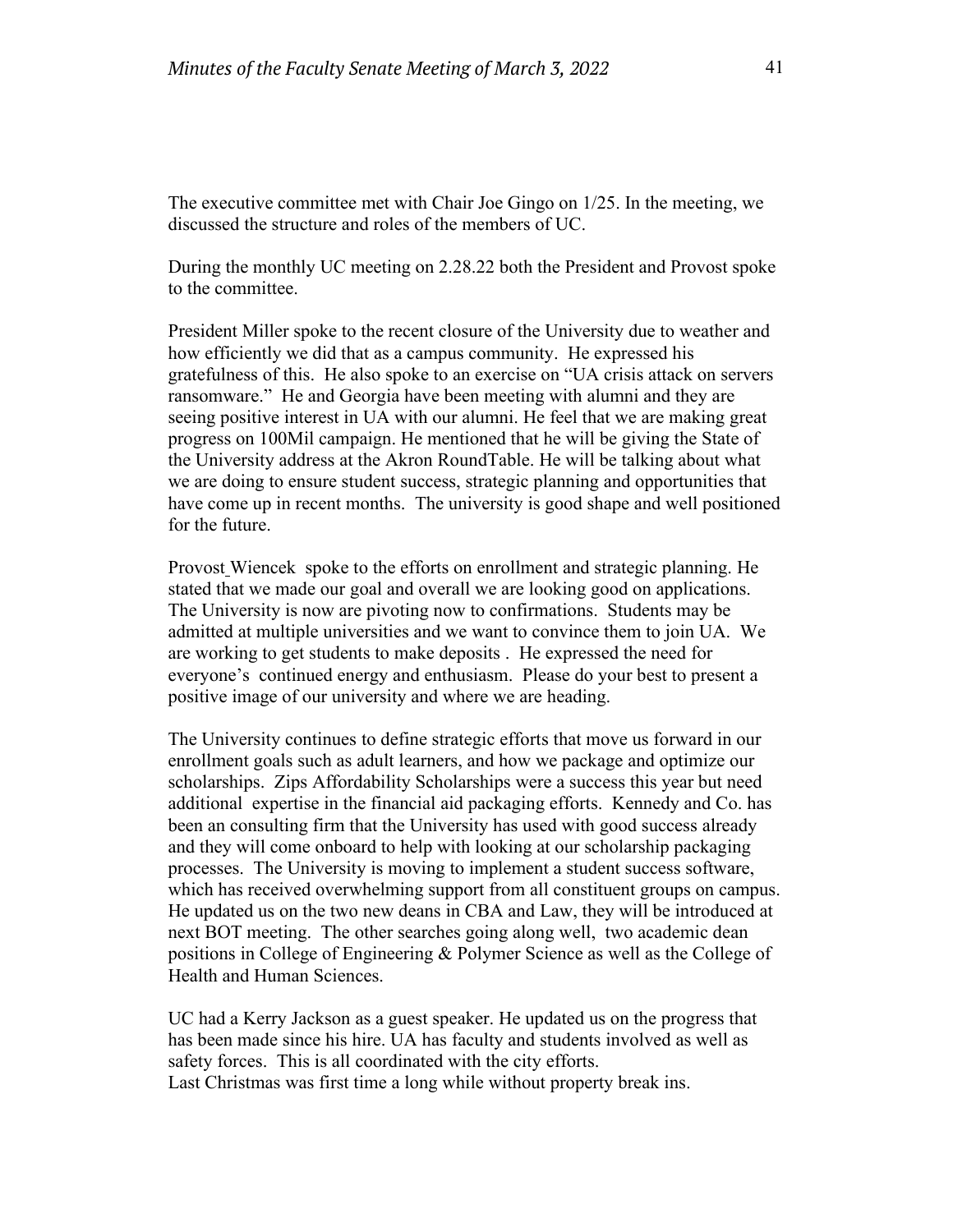UA has brought back the block-by-block escort service. We will walk with students from one location to another and are equipped with a police radio to contact Dispatch if needed. Parents noticed when it went away and expressed concern and it was one of the first things we brought back.

We are involved in two separate camera projects – on campus and off campus, on campus will start around April 1 and running by fall and to be used to add to security. UAPD has assigned three officers working full time south of Exchange, patrol and keep area safe. They are there to help out the city and respond when necessary, when students need them. One of the first things that occurred after the unfortunate incident in the fall, the landlords met with the university, and UA has been meeting with them regularly to have open forum on what they think we can do to help them and likewise.

Professor Stephanie Uhas has put together a class that will tabulate the nuisance complaints south of campus and once a property receives a certain number of complaints, UA will turn those over to the city for action. He is also working with USG to start safety walks.

UAPD is hiring new officers, it's been tough with lack of a labor force. We are doing their due diligence to make sure those we hire are trustworthy. One starting 2/21 and two more testing. New officers will backfill and allow for more time off for officers. The officers wanted to be over there, and they conducted interviews to choose the ones to work south of campus.

There are cameras south of Exchange. When finalized, there will be 50 cameras in 30 locations. Adding more cameras to decks and outside buildings on campus, will have a total of 1400 cameras on campus.

In the future, the system that we acquired for the cameras south of exchange will tie Ring doorbells into the system. It will help with burglaries. Won't happen right away but a good option.

The next UC meeting is 3/8/2022

#### **APPENDIX E**

Program Review Committee revision:

Senator Saliga motioned: